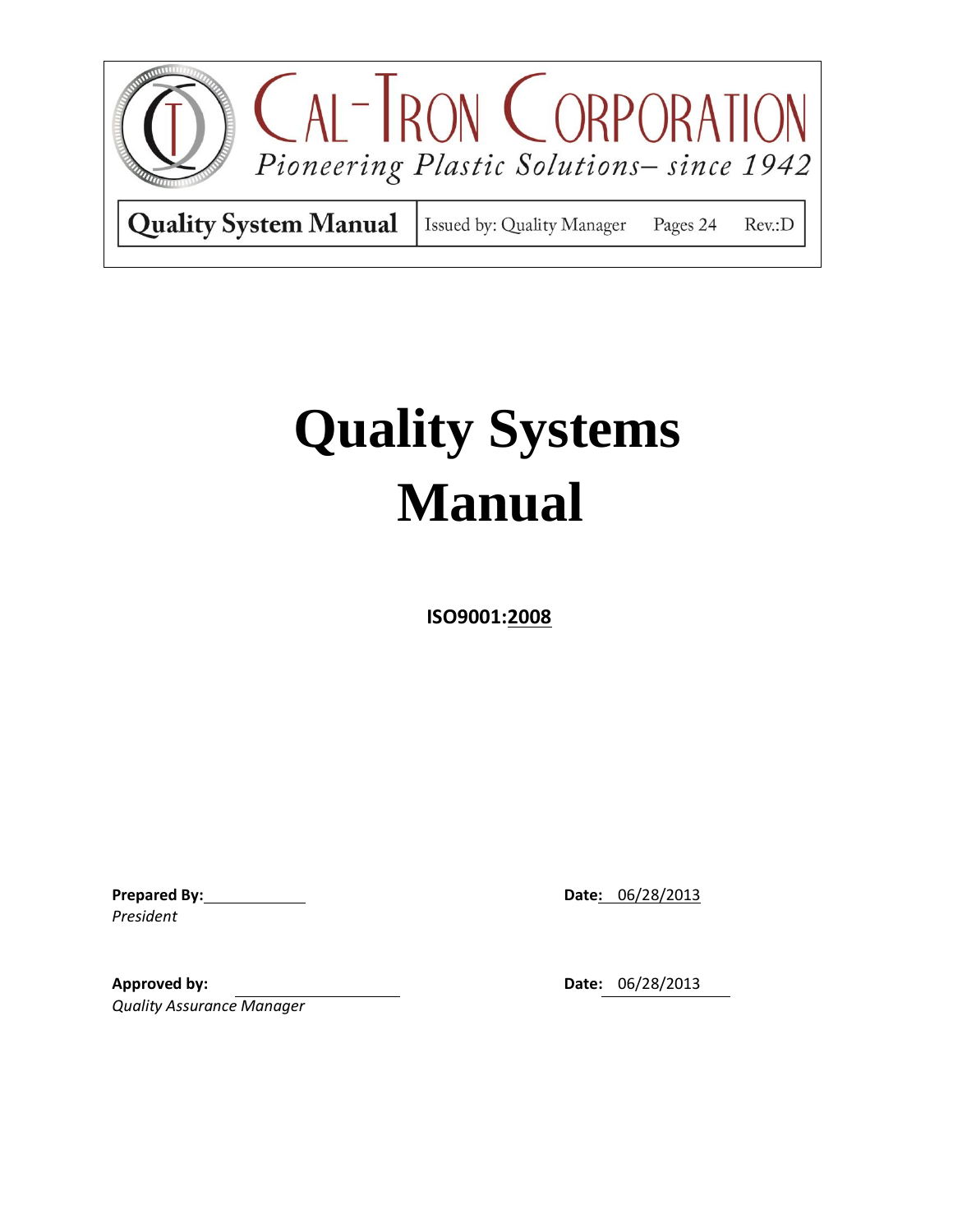

Issued by: Quality Manager Pages 24 Rev.:D

### **Introduction**

Cal-Tron Corp has developed and implemented a Quality Management System (QMS) in order to document the company's best business practices, better satisfy the requirements and expectations of its customers and improve the overall management of the company.

The QMS of Cal–Tron Corp meets the requirements of the international standard ISO9001:2008. This system addresses the, production and assemblies of the company's products.

The manual is divided into eight sections that correlate to the QMS sections of the ISO 9001:2008 format. Each section begins with a policy statement expressing Cal-Trons' obligation to implement the basic requirements of the referenced QMS section. Each policy statement is followed by specific information pertaining to the procedures that describe the methods used to implement the necessary requirements.

This manual describes the QMS, delineates authorities, inter-relationships and responsibilities of the personnel responsible for performing within the system. The manual also provides procedures or references for all activities comprising the QMS to ensure compliance to the necessary requirements of the standard.

This manual is used internally to guide the company's employees through the various requirements of the ISO9001:2008 standard that must be met and maintained in order to ensure customer satisfaction, continuous improvement and provide the necessary instructions that create an empowered work force.

This manual is used externally to introduce our QMS to our customers and other external organizations or individuals. The manual is used to familiarize them with the controls that have been implemented and to assure them that the integrity of the QMS is maintained and focused on customer satisfaction and continuous improvement.

### **Quality Manual Distribution**

All QMS documentation including this manual, procedures, forms, attachments, and work instructions will be made available to Company personnel via hard copy.

Access to this Quality Manual will be made available to Customers, suppliers, and Regulatory Agencies by request through hard copies and or/electronic distribution.

*ANY COPY MADE FROM THE ELECTRONIC VERSION SHALL BE CONSIDERED AN UNCONTROLLED COPY. INDIVIDUALS WITH UNCONTROLLED COPIES ARE RESPONSIBLE FOR ENSURING THE USE OF THE CURRENT VERSION. REVISION LEVELS ARE ELECTRONICALLY CONTROLLED*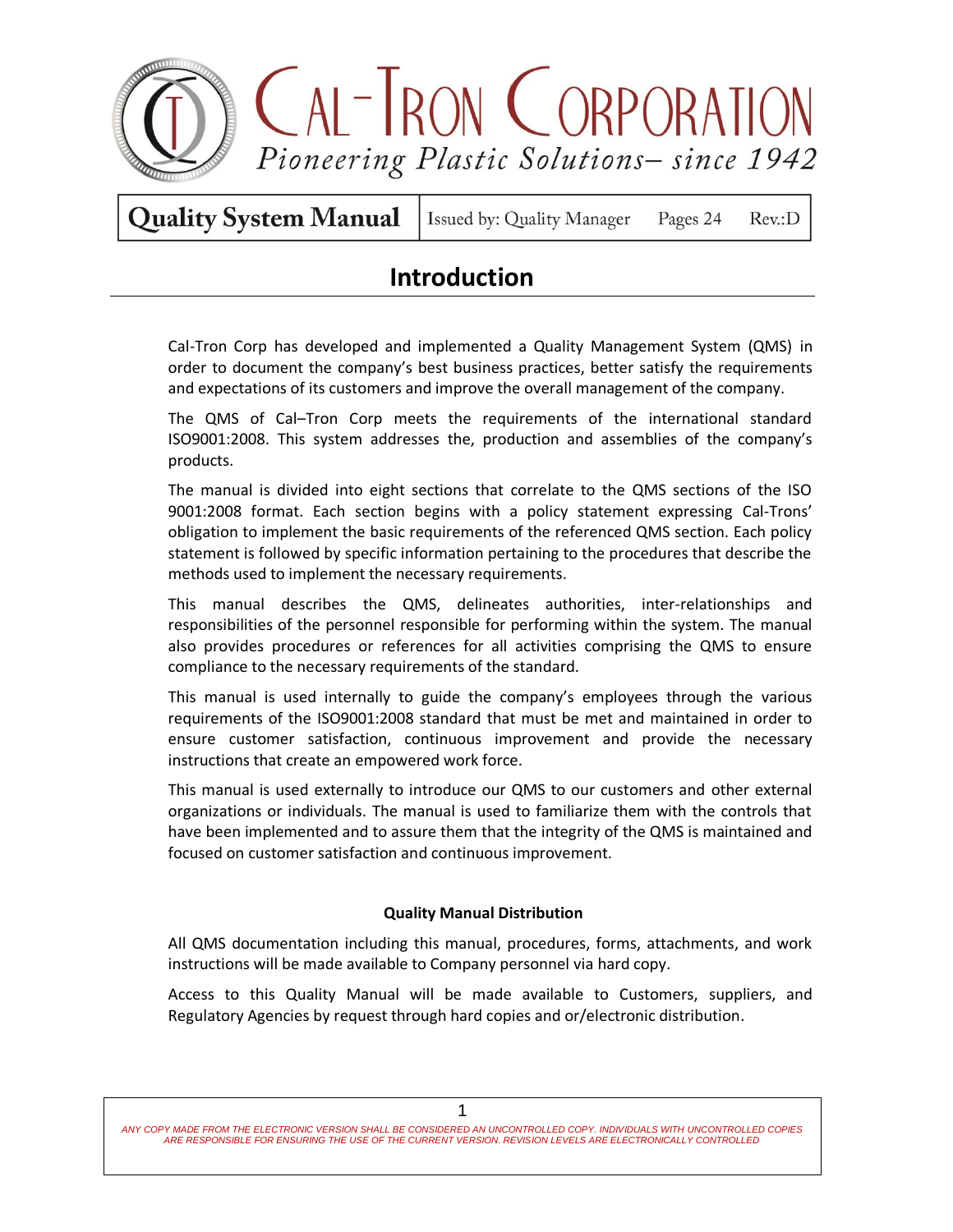

Issued by: Quality Manager Pages 24

 $Rev: D$ 

# **Section 1: Purpose/Scope**

### *1.1 General*

### **Mission**

The purpose of this quality manual is to establish and state the general policies governing Cal-Tron Corporation's Quality Management System. These policies define management's intentional provision for managing our operations and activities in accordance with the framework established by ISO 9001:2008. These are the top-level policies representing the company's plans or protocols for achieving quality assurance and customer satisfaction. All departmental or functional policies and written procedures must conform and parallel these policies. All changes to policies and procedures are required to be reviewed to ensure that there are no conflicts with these policies stated in this Quality Manual. We are dedicated to continuous improvement in customer satisfaction through a commitment to excellence in the production and support of world class, high quality, cost effective plastic related parts.

### **Scope**

The policies stated in this manual apply to all operations and activities at Cal-Tron Corporation **The scope of Cal-Tron Corporation activities under ISO 9001 is:**

a full service plastic injection mold manufacturing company. The company offers complete service from tool modification in the machine shop, to plastic injection molding and secondary operations. It is the responsibility of all department managers to help define, implement, and maintain the procedures required by this manual and to ensure all processes conform to these requirements. It is the responsibility of all employees to follow procedures that implement these policies and to help strive for continuous improvement in all activities and processes.

### **Exclusion: 7.3 Design and Development**

Reason for the exclusion: Cal-Tron Corp does not design product. Its product manufacturing is based on the product design that it receives from its customers.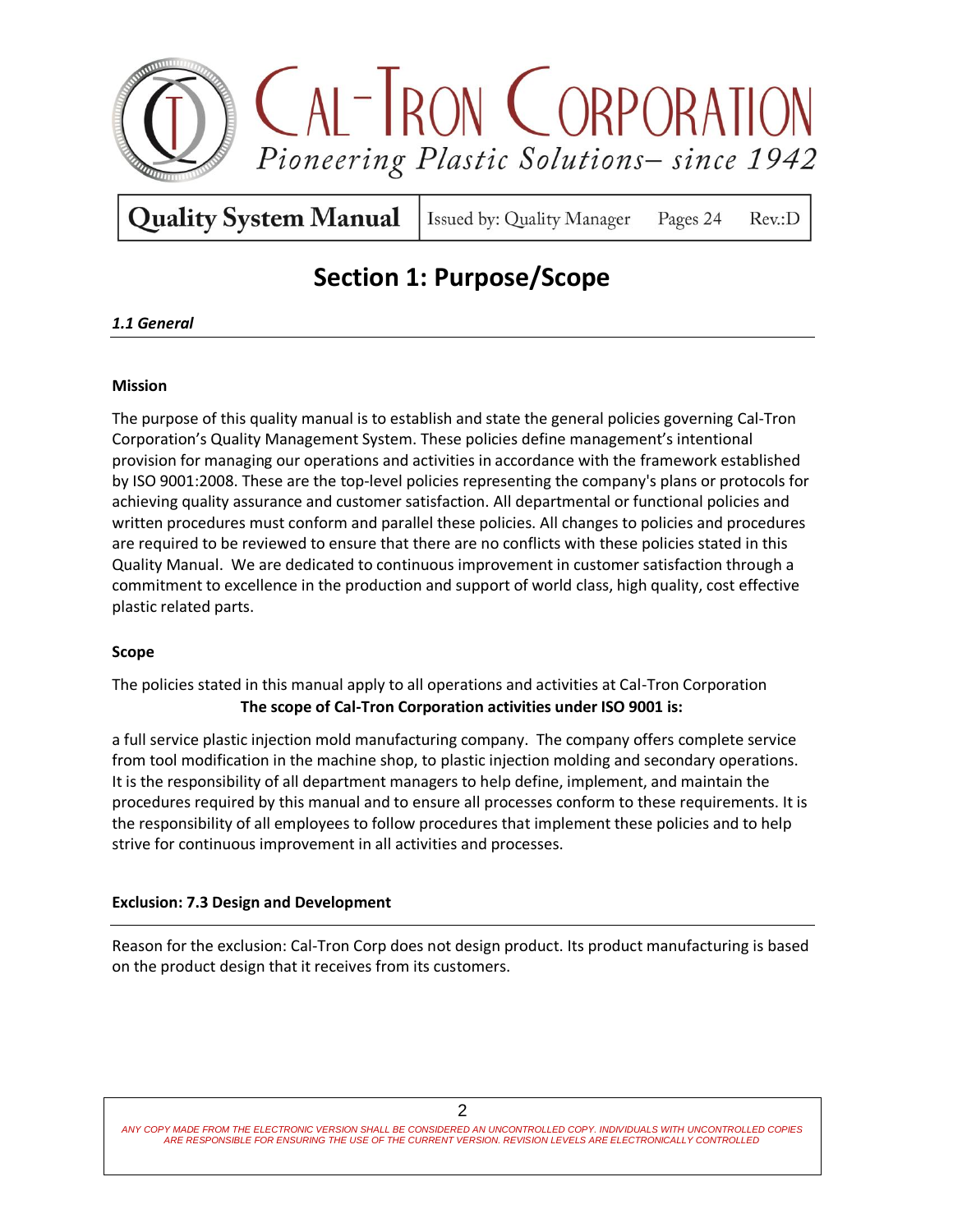

### **Section 2: Normative Reference**

The following documents were used as reference during the preparation of the QMS:

- **·** ISO9001:2008 Quality Management Systems
- AS9102 Aerospace First Article Inspection Requirement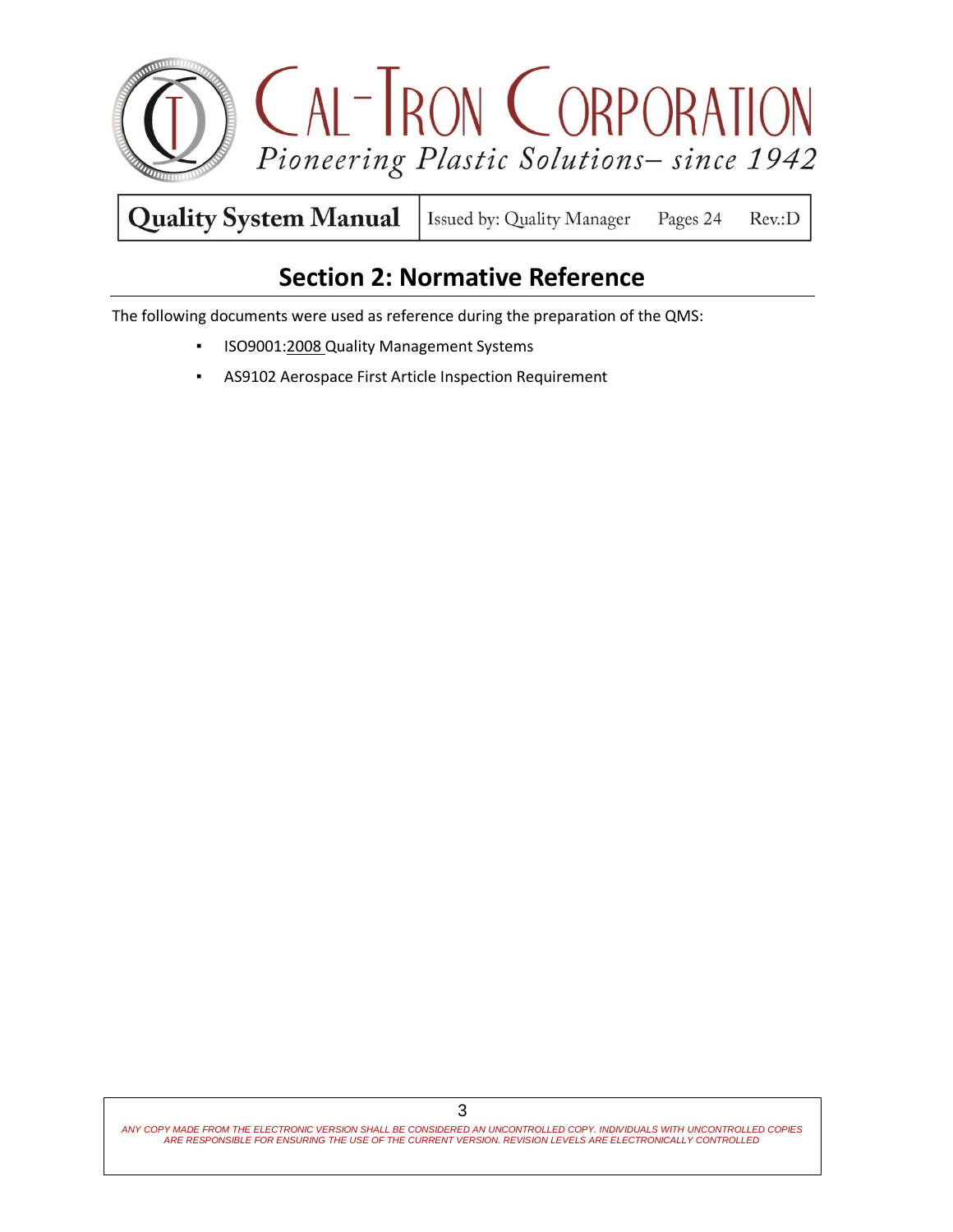

Issued by: Quality Manager Pages 24  $Rev: D$ 

### **Section 3: History and Introduction**

### **65 Years of Solutions**

Cal-Tron Corporation is a small, third generation, family owned business with over 65 years of experience in the field of custom injection molding. We have built our reputation through our commitment to excellence in customer satisfaction. We know your success depends on our performance. Our staff is dedicated to complete customer service and support. Only through our commitment to high quality products and service do we achieve our goal of your satisfaction. Even a seemingly simple component may contain unforeseen and undesirable characteristics that can affect its production, performance or cost. We like to work closely with our customers from the initial conception through final design. This involvement allows us the opportunity, if necessary, to make recommendations that may improve the performance of the product. From initial design to production requirements, we built our business by successfully solving injection molding problems.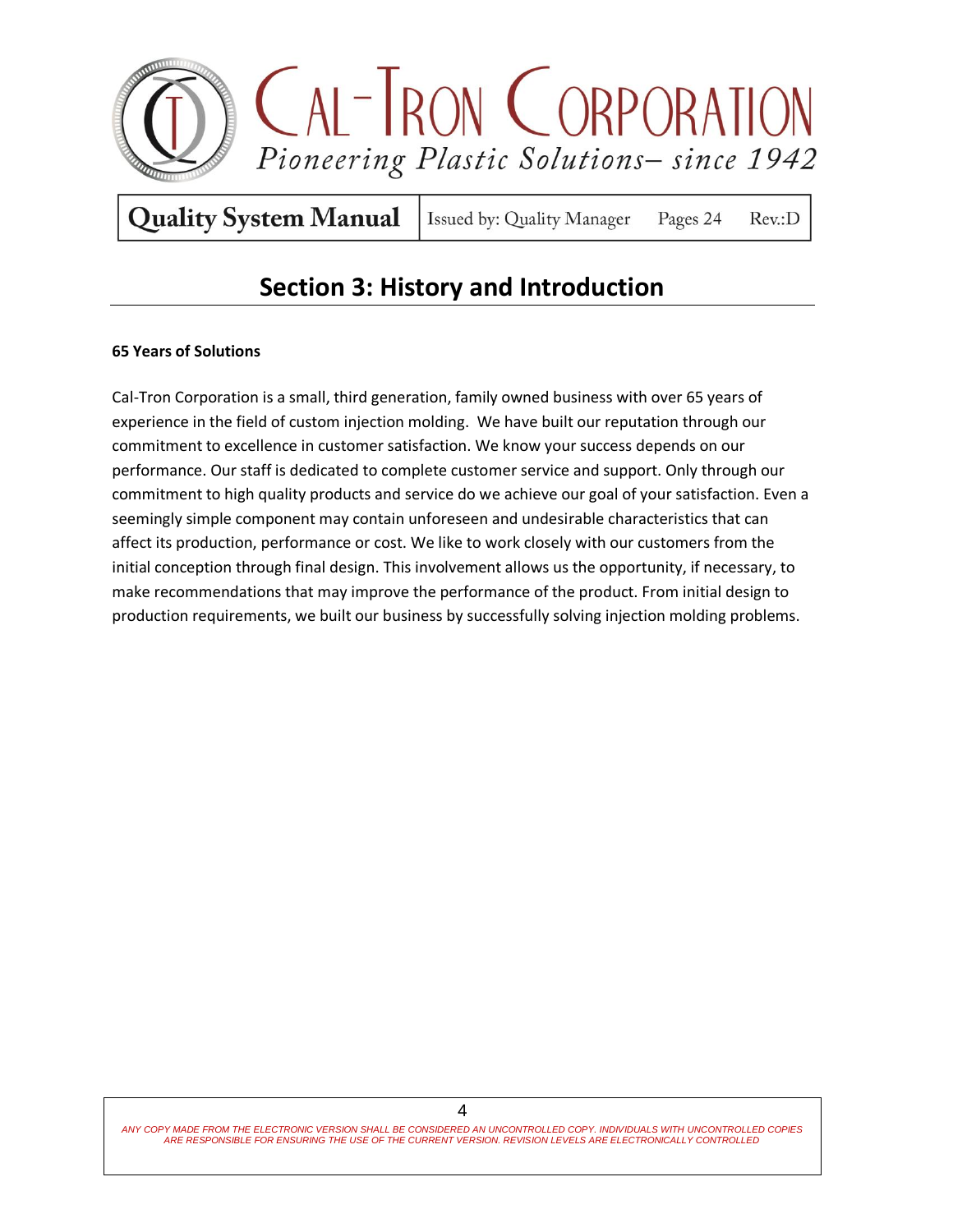

**Quality System Manual** Issued by: Quality Manager Pages 24 Rev.:D

### **Section 4: Quality Management System**

### **4.1 General Requirements**

Cal-Tron Corporation has established, documented, and implemented a QMS in accordance with the requirements of ISO9001:2008. The system is maintained and continually improved through the use of the quality policy, quality objectives, audit results, analysis of data, corrective and preventive action and management review.

The QMS addresses customer and applicable statutory and regulatory requirements.

To implement systems for the QMS as:

- Determined the processes needed for the QMS and their application throughout the organization,
- Determined the sequence and interaction of these processes, and illustrated them on the Process Flow Diagram;
- Determined criteria and methods needed to ensure that the operation and control of the processes are effective, and documented them in quality plans, and work instructions;
- Ensured the continuing availability of resources and information necessary to achieve planned results and continual improvement of these processes;
- Established systems to monitor, measure (if applicable), and analyze these processes, and;
- Established processes necessary to achieve planned results and continual improvement of these processes.

### **4.2 Documentation Requirements**

### **4.2.1 General**

The QMS documentation includes:

- A documented Quality Policy and Quality Objectives,
- This Quality Manual
- Documented Procedures, work instructions, and records required by this ISO9001:2008 standard
- Documents, including records, identified as necessary to ensure the effective planning, operation and control of our processes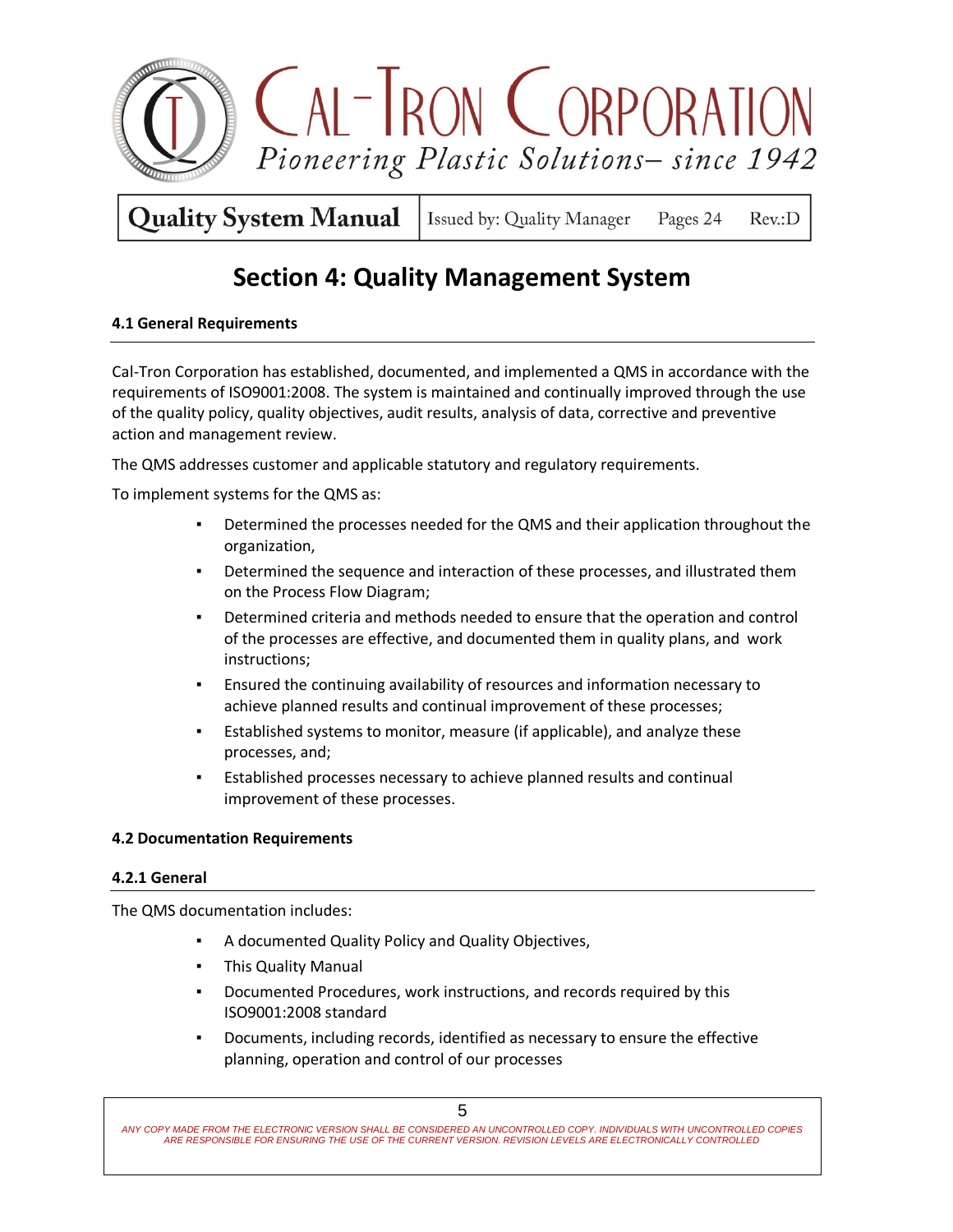

Pages 24

Rev.:D

Cal –Tron Corp ensures that personnel have access to QMS documentation and are aware of relevant procedures.

### **4.2.2 Quality manual**

This Quality Manual has been prepared to describe Cal-Tron Corp QMS. The scope and permissible exclusions of the QMS are described in section one of this manual. Each section of the manual references documented QMS procedures relating to the requirements outlined in that section. The QMS System Diagram below provides a description of the interaction between the processes of the QMS.

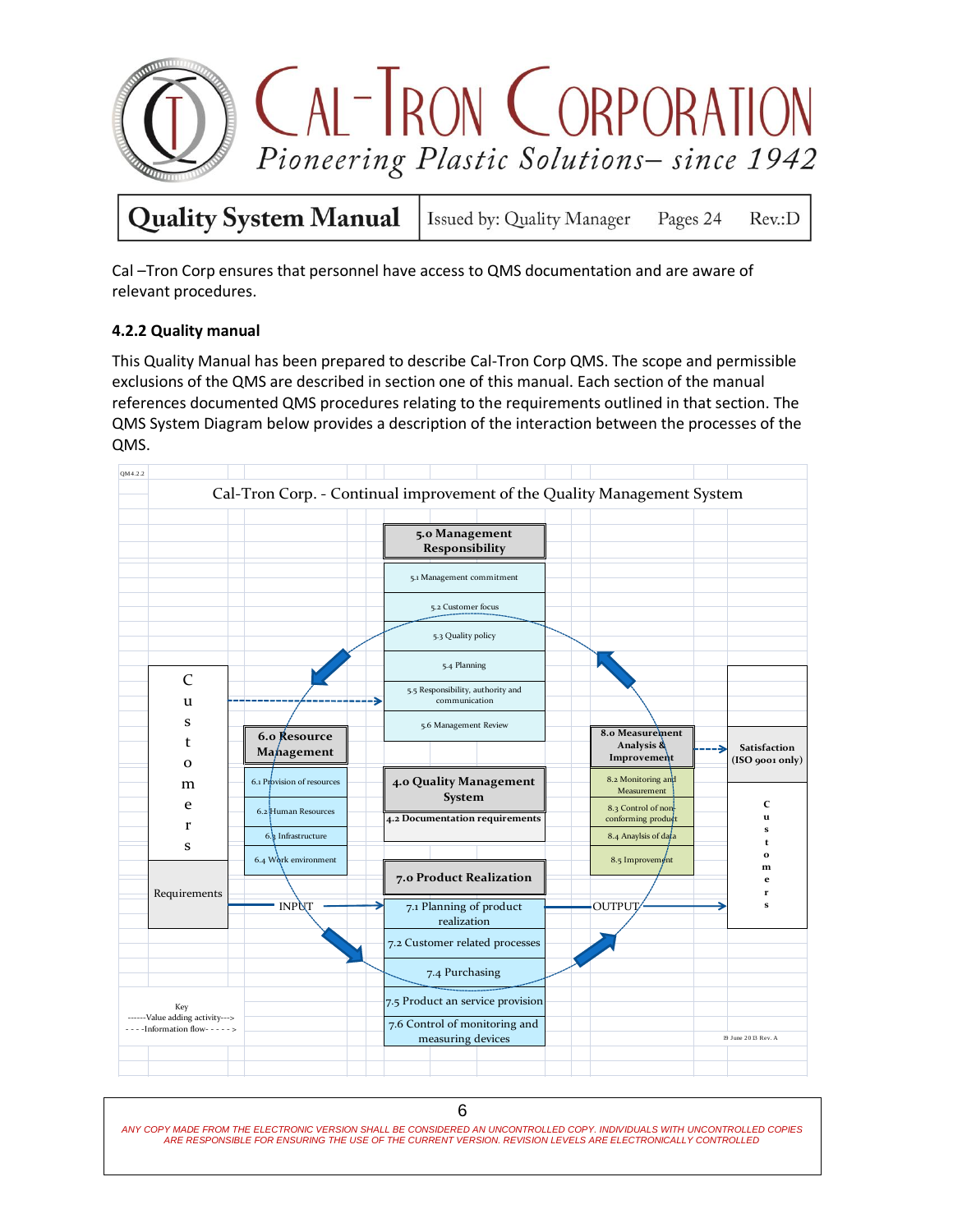

**Quality System Manual** Issued by: Quality Manager Pages 24  $Rev: D$ 

### **4.2.3 Control of documents**

All of the QMS documents are controlled according to the Document Control Procedure. This procedure defines the process for:

- Approving documents for adequacy prior to issue
- Reviewing and updating as necessary and re-approving documents
- Ensuring that changes and current revision status of documents are identified
- Invalid and/or obsolete documents are promptly removed from all points of issue and use.
- When customer's furnished digital data is used for tooling, production or inspection, system controls are established in accordance with customer requirements.
- Ensuring that relevant versions of applicable documents are available at points of use
- Ensuring that documents remain legible and readily identifiable
- **•** Ensuring that documents of external origin necessary for the planning and operation of the QMS are identified and their distribution controlled
- **•** Preventing the unintended use of obsolete documents and to apply suitable identification to them if they are retained for any purpose.
- Any obsolete documents retained for legal and/or knowledge-preservation purposes are suitably identified.
- When a document is revised, the nature of the change is identified and/or referenced on the document or in an appropriate attachment.

### **4.2.4 Control of quality records**

Quality records are maintained to provide evidence of conformity to requirements and of the effective operation of the QMS. The records, including those created by or maintained by suppliers, are controlled according to the Control of Quality Records Procedure. This procedure requires that quality records remain legible, readily identifiable and retrievable. The procedure defines the controls needed for identification, storage, protection, retrieval, retention time and disposition of quality records.

*ANY COPY MADE FROM THE ELECTRONIC VERSION SHALL BE CONSIDERED AN UNCONTROLLED COPY. INDIVIDUALS WITH UNCONTROLLED COPIES ARE RESPONSIBLE FOR ENSURING THE USE OF THE CURRENT VERSION. REVISION LEVELS ARE ELECTRONICALLY CONTROLLED*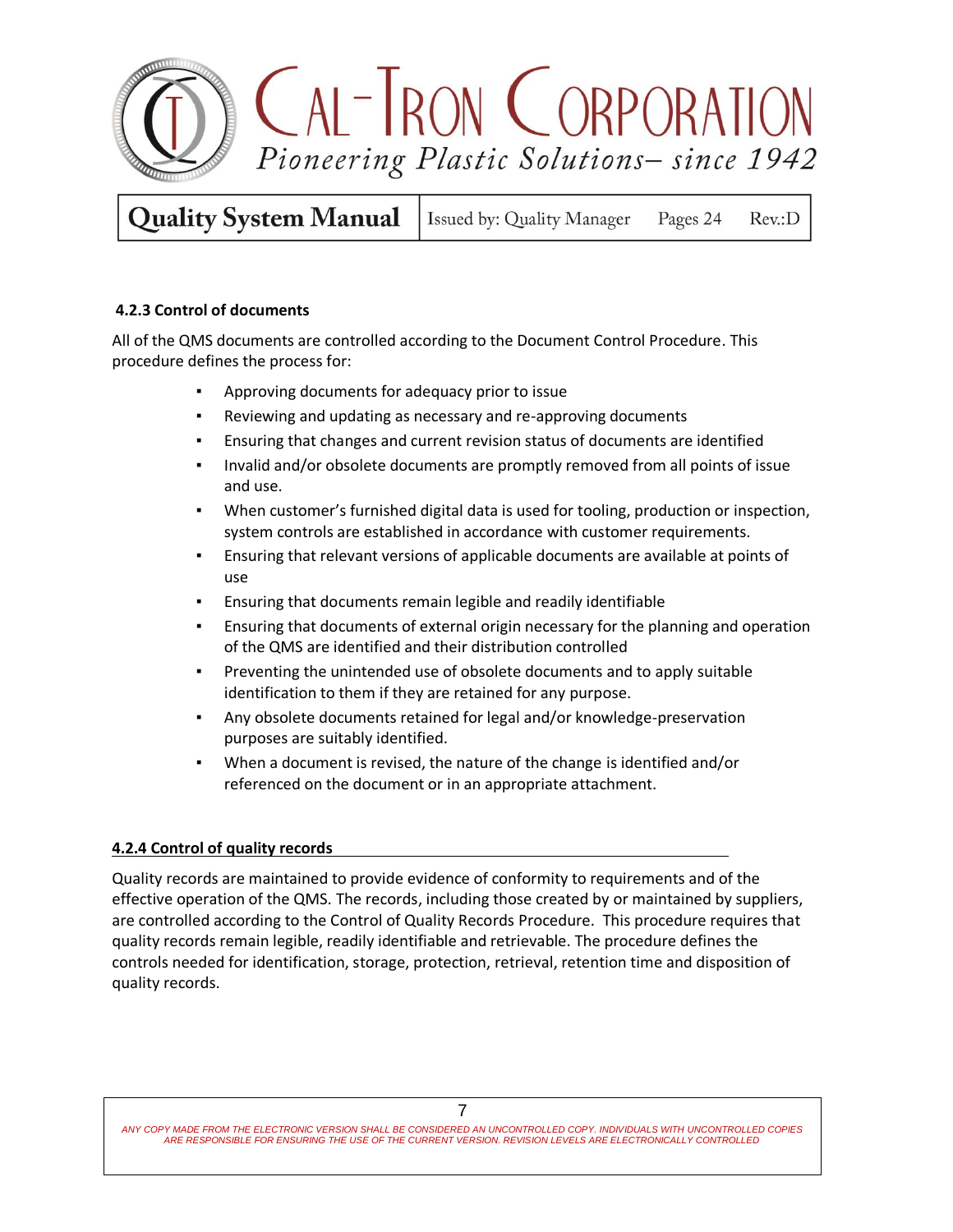

Issued by: Quality Manager Pages 24  $Rev: D$ 

### **Section 5: Management Responsibility**

 5.1 Management commitment Top Management has been actively involved in implementing the QMS. It has provided the vision and strategic direction for the growth of the QMS, and established quality objectives and the quality policy.

To continue to provide leadership and show commitment to the improvement of the QMS, management will do the following.

- Communicate the importance of meeting customer, statutory, and regulatory requirements.
- **Establish quality objectives**
- Establish the quality policy*.*
- Conduct management reviews.
- Ensure the availability of resources.

### *5.2 Customer focus*

Cal-Tron Corp strives to identify current and future customer needs, to meet customer requirements and exceed customer expectations.

Top Management ensures that customer requirements are understood and met*,* by requiring compliance with documented customer communication procedures.

Customer requirements are determined, converted into internal requirements, and communicated to the appropriate people in our organization.

Top Management will ensure that product conformity and on-time delivery performance are measured and that appropriate actions are taken if planned results are not, or will not be, achieved.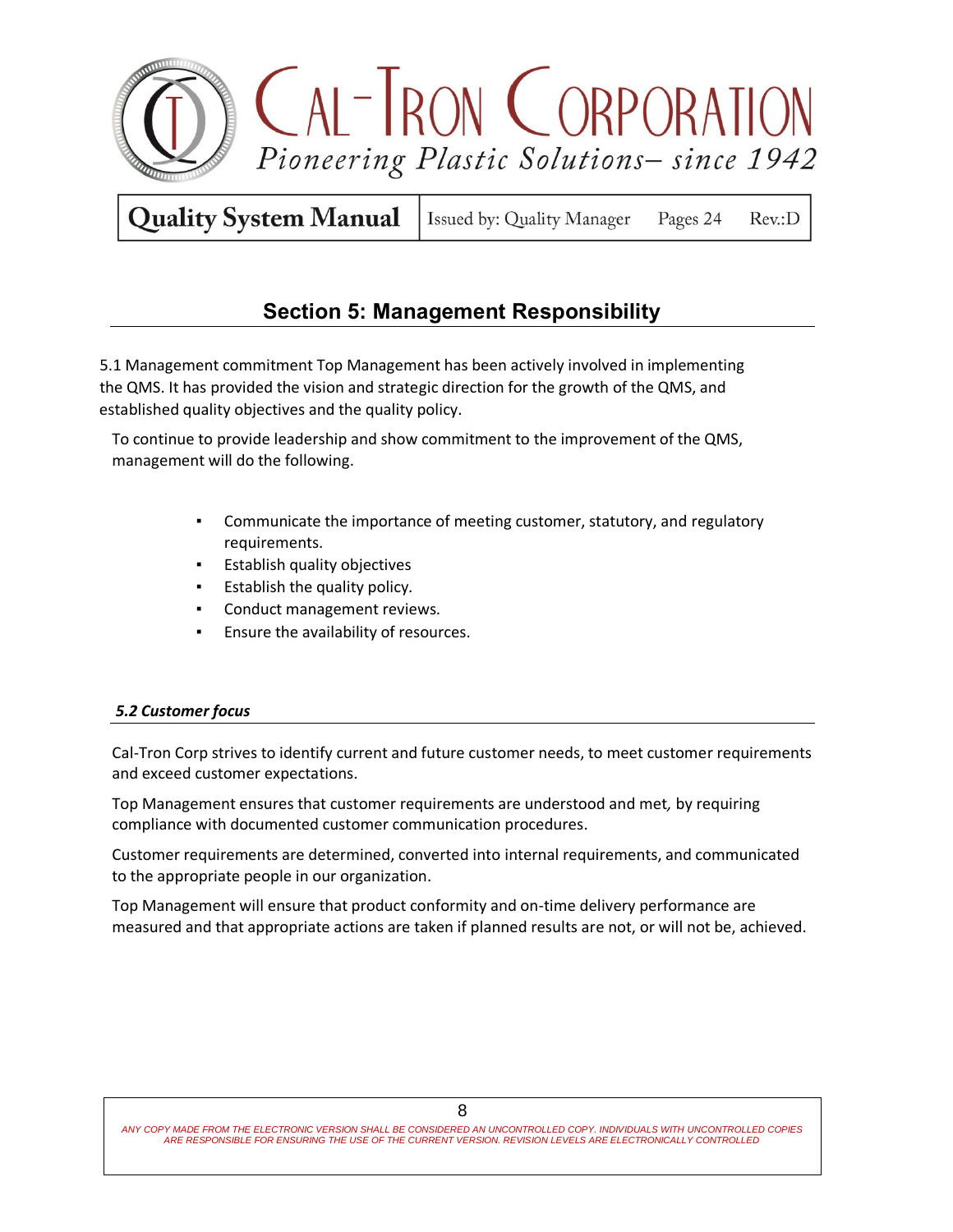

| <b>Quality System Manual</b>   Issued by: Quality Manager Pages 24 Rev.:D |  |  |  |
|---------------------------------------------------------------------------|--|--|--|
|---------------------------------------------------------------------------|--|--|--|

### *5.3 Quality policy*

### **Cal-Tron Corp is committed to:**

**Quality:** Providing quality products and services that meet or exceed the requirements of our internal and external customers, on time and every time**.** 

**Efficiency:** Improving efficiency and reducing waste in our business processes.

**Compliance:** Meeting or exceeding applicable internal, regulatory and statutory requirements.

**Continuous Improvement:** Seeking and achieving continuous improvement in our products and services, and in the effectiveness of our management systems. It is the responsibility of each person working for or on behalf of Cal-Tron Corp to comply with this policy.

Top Management ensures that the quality policy is communicated to all employees. It is included in new employee training and training on the QMS, and is posted in prominent places throughout the facility to maintain high standards within our organization. Management reviews the quality policy at each management review meeting to determine the policy's continuing suitability for our organization.

### *5.4 Planning*

### **5.4.1 Quality objectives**

Quality objectives are established to support our organization's efforts in achieving our quality policy and reviewed annually for suitability. Quality objectives are measurable; and are reviewed against performance goals throughout the year.

### **5.4.2 Quality management system planning**

The quality system has been planned and implemented to meet our quality objectives and the requirements of 4.1 of the ISO9001:2008 standard. Quality planning takes place as changes that affect the quality system are planned and implemented.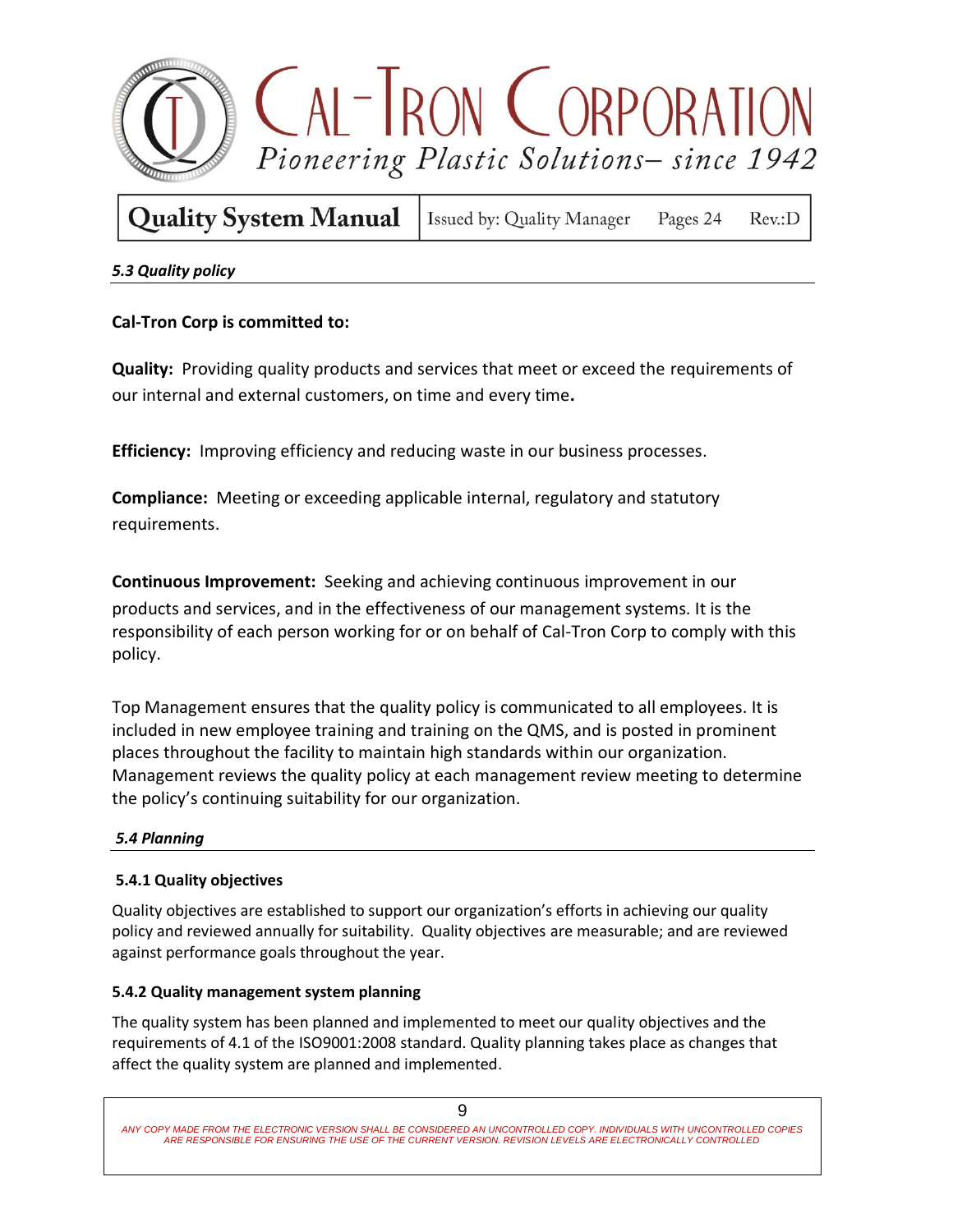

### *5.5 Responsibility, authority and communication*

### **5.5.1 Responsibility and authority**

Organizational charts have been established to show the interrelation of personnel in the organization. Job descriptions define the responsibilities and authorities of the positions in the Company, and are reviewed and approved by top management for adequacy. These documents are available throughout the organization to help employees understand the responsibilities and authorities.



Within each functional area, employees have responsibility and authority to:

- Initiate corrective action to prevent the occurrence of product nonconformity
- Identify and record any product quality problems
- Initiate, recommend, or provide solutions through designated channels
- Control nonconforming product until the deficiency or unsatisfactory condition has been corrected.

#### **PRESIDENT**

The President has the ultimate authority and responsibility for ensuring the effectiveness and implementation of the QMS. Much of this is done while working in conjunction with members of the Management Review team and directors of the organization providing the vision and strategic direction for the growth of the QMS, and established quality objectives and the quality policy.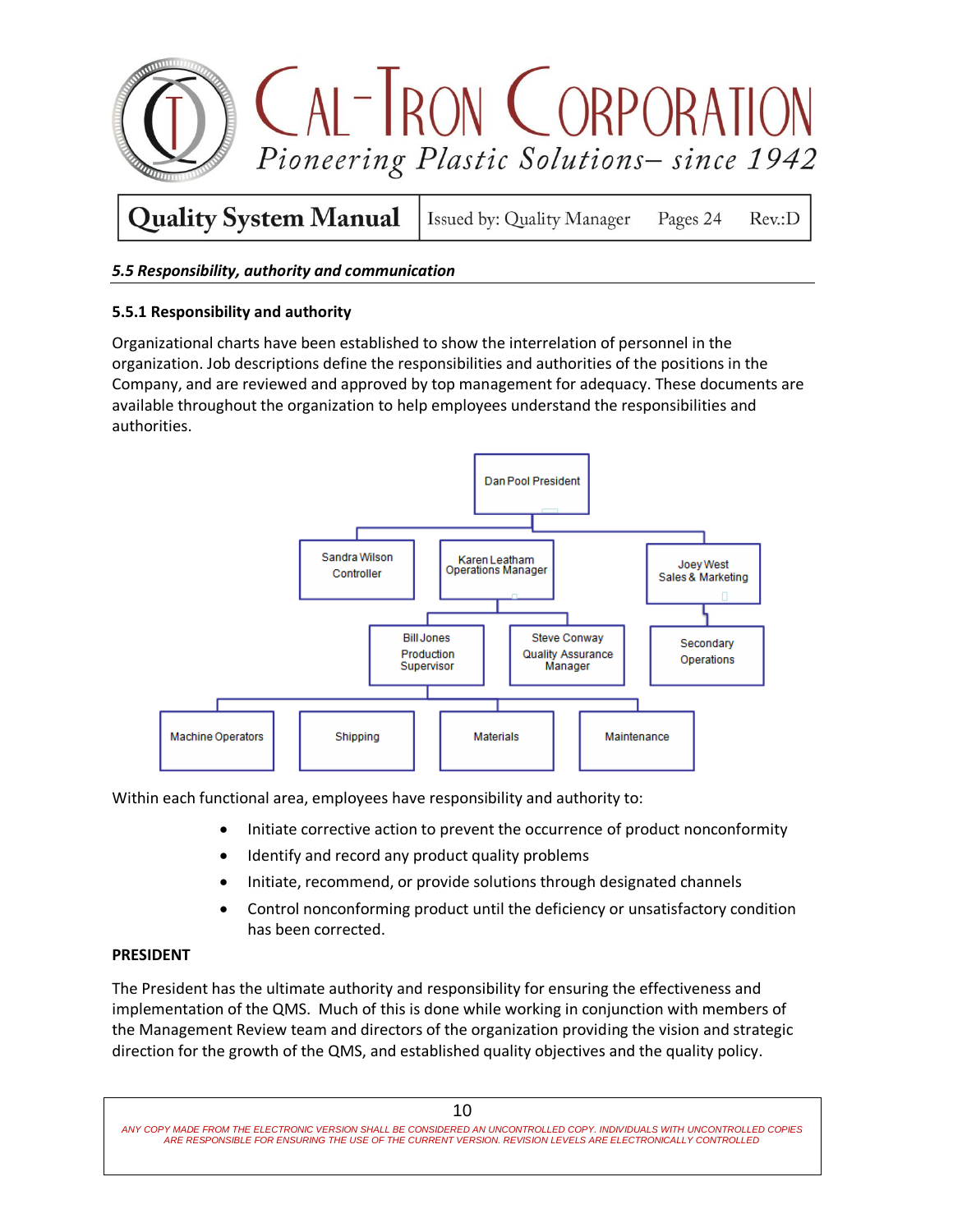

Issued by: Quality Manager Pages 24  $Rev: D$ 

To continue to provide leadership and show commitment to the improvement of the QMS, the President is responsible for the following:

- Communicate the importance of meeting customer, statutory, and regulatory requirements.
- Establish quality objectives and monitoring progress to ensure continued suitability and effectiveness of the quality system.
- Establish the quality policy*.*
- Conduct management reviews.
- Ensure the availability of resources.

### **MANAGERS AND SUPERVISORS**

- Actively support those responsible for implementing and improving the quality system.
- Ensure this quality policy is fully supported, understood, implemented, and maintained at appropriate levels of their organizations.
- **Ensure appropriate supporting procedures are documented and followed throughout their** respective departments.
- Ensure adequate resources and prioritization; assign trained personnel to perform work and verification activities including internal audits, and work affecting product quality.
- When appointing a designee to act on their behalf for the purposes of any element of this quality system, ensure the person appointed is adequately trained and given sufficient organizational freedom and authority to execute the responsibility.

### **EMPLOYEES**

- **Understand and support the quality policy and the appropriate elements of the quality** system for their areas of work
- Dedicate their efforts to the reduction, elimination and prevention of quality deficiencies
- Initiate action to prevent the occurrence of nonconformity's related to product, process, and quality system.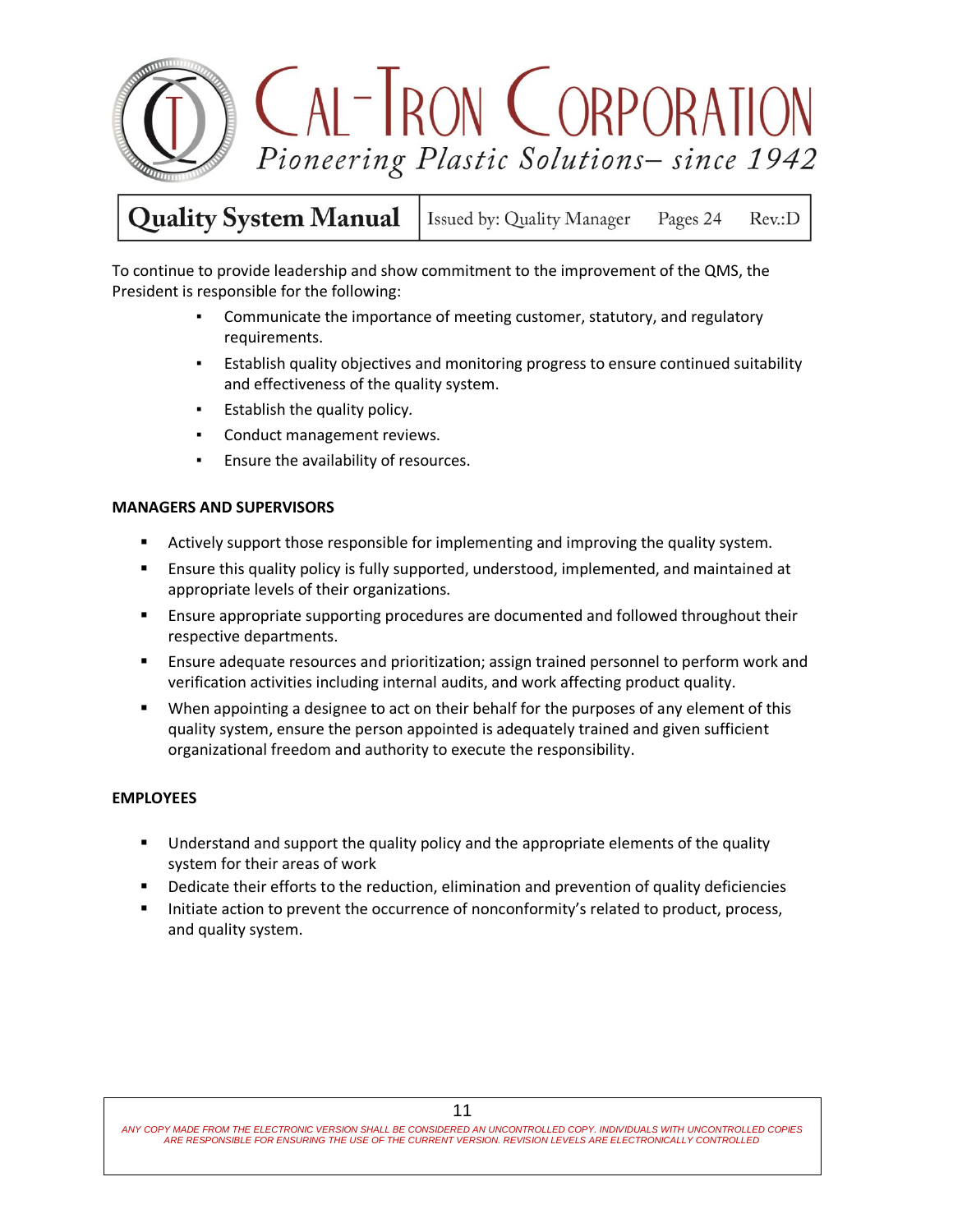

**Quality System Manual** Issued by: Quality Manager Pages 24  $Rev: D$ 

### **5.5.2 Management representative**

The Quality Assurance Manager has been appointed by the President as the management representative. As management representative, he has the following responsibility and authority:

- Ensure that processes needed for the QMS are established, implemented and maintained.
- Report to Top Management on the performance of the QMS, and note needed improvements.
- Promote awareness of customer requirements throughout the organization.
- Act as a liaison with external parties such as customers or auditors on matters relating to the QMS and
- Resolve matters pertaining to quality issues
- Organizational freedom and unrestricted access to top management to resolve quality management issues.

#### **5.5.3 Internal communication**

Processes are established for communication within the organization. Methods of communicating the effectiveness of the QMS include department and management meetings, management review, circulation of minutes of management review meetings, internal audits, and other routine business communication.

### *5.6 Management review*

### **5.6.1 General**

Executive and Top Management review the QMS at management review meetings. This review assesses the continuing QMS suitability, adequacy and effectiveness, identifying opportunities for improvement and needed changes. Records are maintained for each management review meeting. Management reviews occur minimally once per quarter.

#### **5.6.2 Review input**

Assessment of the QMS is based on a review of information inputs to management review. These inputs include the following:

- Results of audits
- Internal/external Customer feedback
- Customer RMA's, (customer rejections)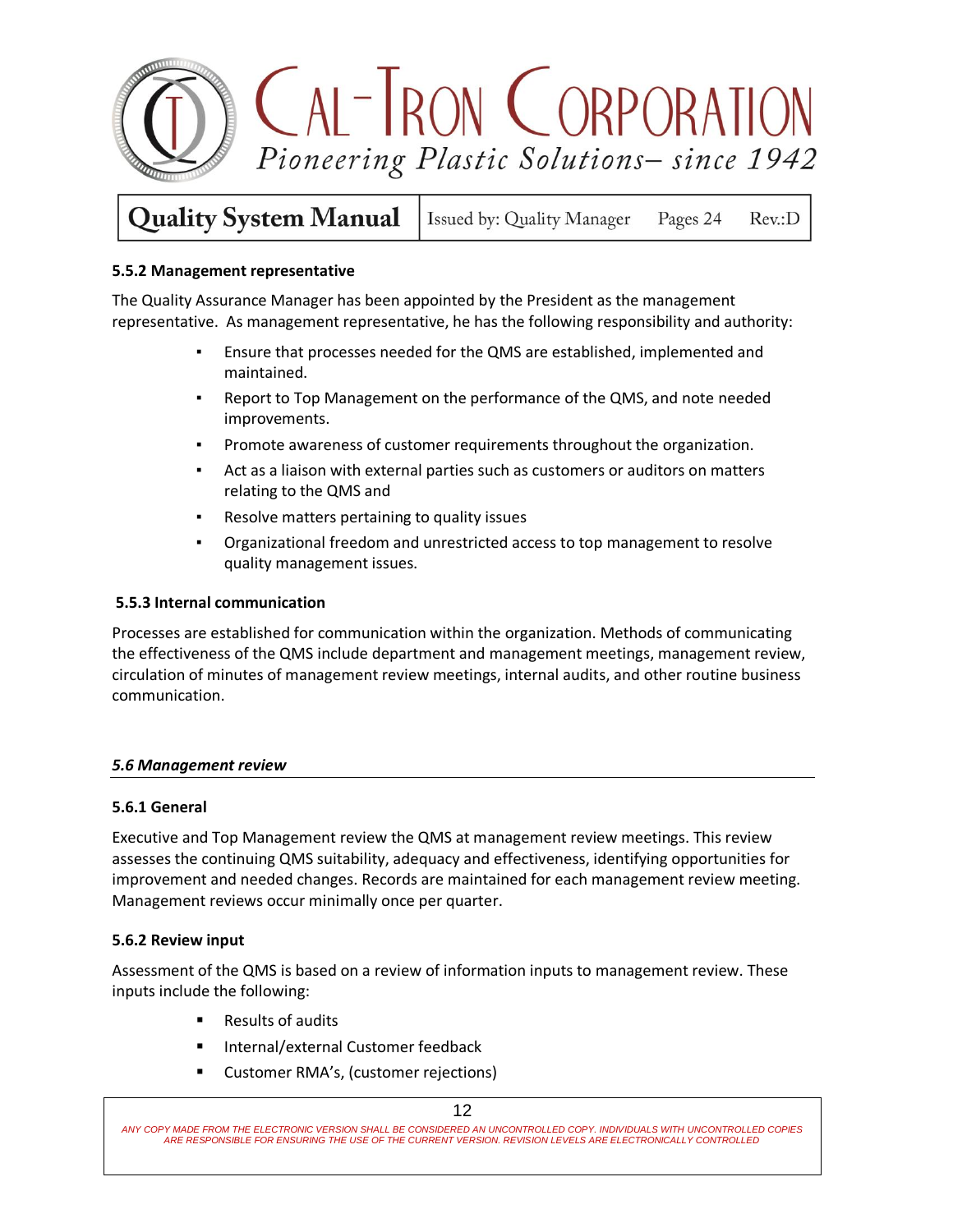

**Quality System Manual** Issued by: Quality Manager Pages 24 Rev.:D

- **Process performance and product conformity**
- **Company level quality data/metrics**
- **Status of preventive and corrective actions**
- **Fig. 3** Follow-up actions from previous management reviews
- Recommendations/opportunities for improvement
- **Follow** –up actions of previous management reviews,
- **EXEDENT** Changes that could affect the quality management system,
- **Any quality concerns brought up by any member of the management team**
- **Performance of the suppliers,**
- **Financial effects of quality related activities and other factors which may impact the** organization.
- **Minutes are taken throughout the meeting to record meeting highlights, and** action items which may require follow up.

#### **5.6.3 Review output**

During these review meetings, management will identify appropriate actions to be taken regarding the following issues:

- **IMPROVEMENT OF THE EFFECTIVENESS OF the QMS and its processes**
- **IMPROVEMENT OF PRODUCT RELATED FOR A LIMP CONTENT**
- **Resource needs**

Responsibility for required actions is assigned to members of the management review team. Any decisions made during the meeting, assigned actions, and their due dates are recorded in the minutes of management review.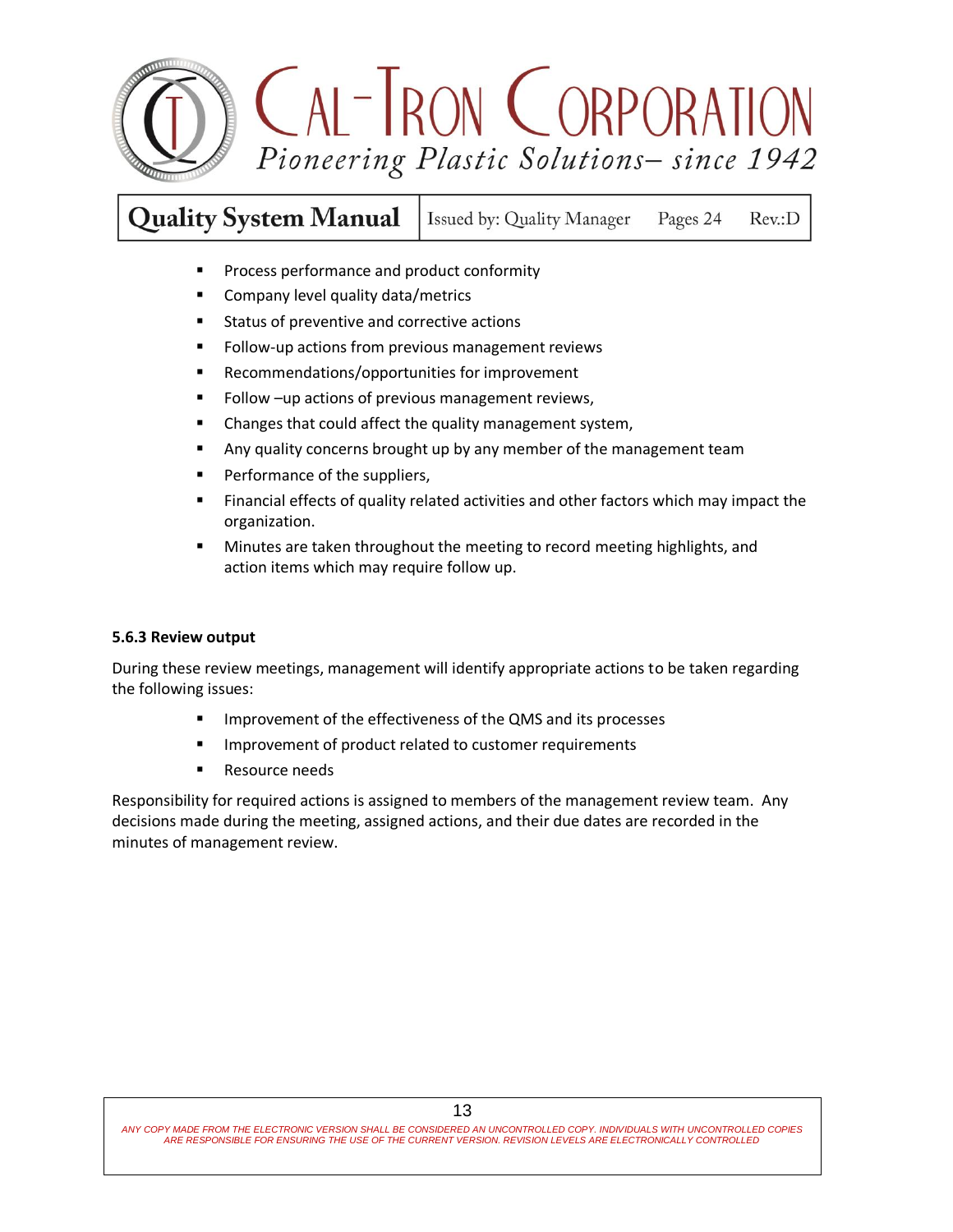

Issued by: Quality Manager Pages 24  $Rev: D$ 

### **Section 6: Resource Management**

### *6.1 Provision of resources*

Cal-Tron Corp has implemented a QMS that complies with the ISO9001:2008 standard. This implementation was achieved with management commitment and with sufficient resources for the implementation. To effectively maintain and continually improve the system, management determines and provides necessary resources.

### *6.2 Human resources*

### *6.2.1 General*

To ensure competence of our personnel, job descriptions have been prepared identifying the qualifications required for each position that affects conformity to product requirements. Qualifications include requirements for education, skills and experience. Appropriate qualifications, along with required training, provide the competence required for each position.

### **6.2.2 Competence, training and awareness**

Qualifications are reviewed upon hire, when an employee changes positions or the requirements for a position change. The Human Resources Manager maintains records of employee qualifications*.* If any differences between the employee's qualifications and the requirements for the job are found, training or other action is taken to provide the employee with the necessary competence for the job. Training and evaluation are conducted according to the Training Request Form.

All employees are trained on the relevance and importance of their activities and how they contribute to the achievement of the quality objectives. Human Resources creates a Training Metrics Form and develops further training requests in an effort of on-going improvement.

### *6.4 Work Environment*

A safe work environment suitable for achieving product conformance is maintained. Requirements are determined during quality planning. The work environment is managed for continuing suitability. Data from the quality system is evaluated to determine if the work environment is sufficient for achieving product conformance, or if preventive or corrective action related to the work environment is required

14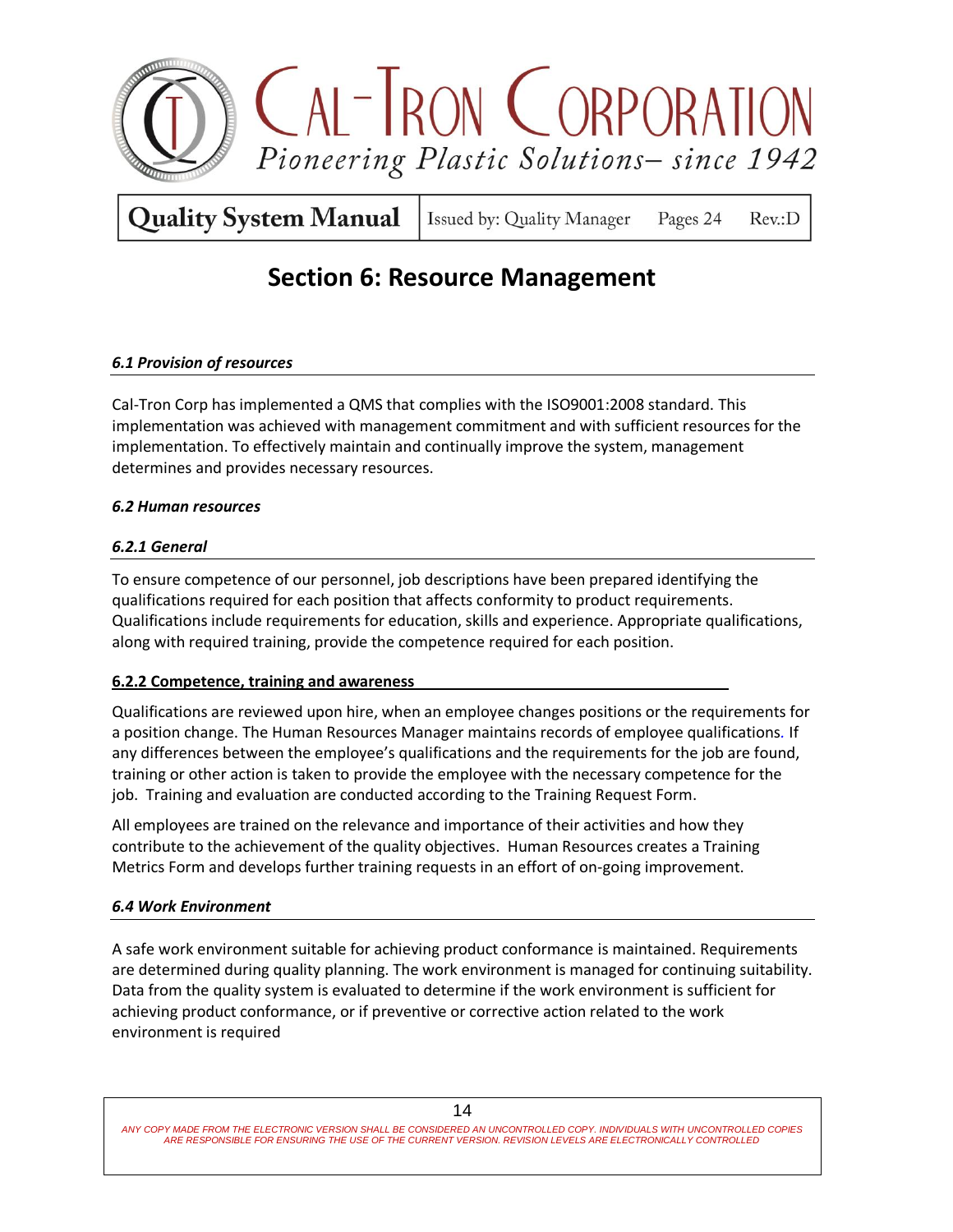

Issued by: Quality Manager Pages 24  $Rev: D$ 

## **Section 7: Product Realization**

### **7.1 Planning of product realization**

Quality planning is required before new products or processes are implemented. The quality planning occurs takes according to the Planning of Product Realization procedure. During this planning, management or assigned personnel identify, as appropriate:

- The quality objectives and requirements for the product,
- Processes, documentation and resources required,
- Verification, validation, monitoring, measurement, inspection and test requirements,
- Criteria for product acceptance,
- Records needed to provide evidence that the product meets requirements( 4.2.4)

The output of quality planning includes documented quality planning minutes, processes, procedures and work instructions.

### *7.2 Customer-related processes*

### *7.2.1 Determination of requirements related to the product*

Cal Tron Corp determines customer requirements before acceptance of an order. Customer requirements include those:

- Specified the customer including the requirements for delivery and post-delivery activities
- Not stated by the customer but necessary for specified use or known and intended use
- Statutory and regulatory requirements applicable to the product
- Additional requirements considered necessary by Cal-Tron Corp

Customer requirements are determined according to the Review of Customer Requirements Procedure.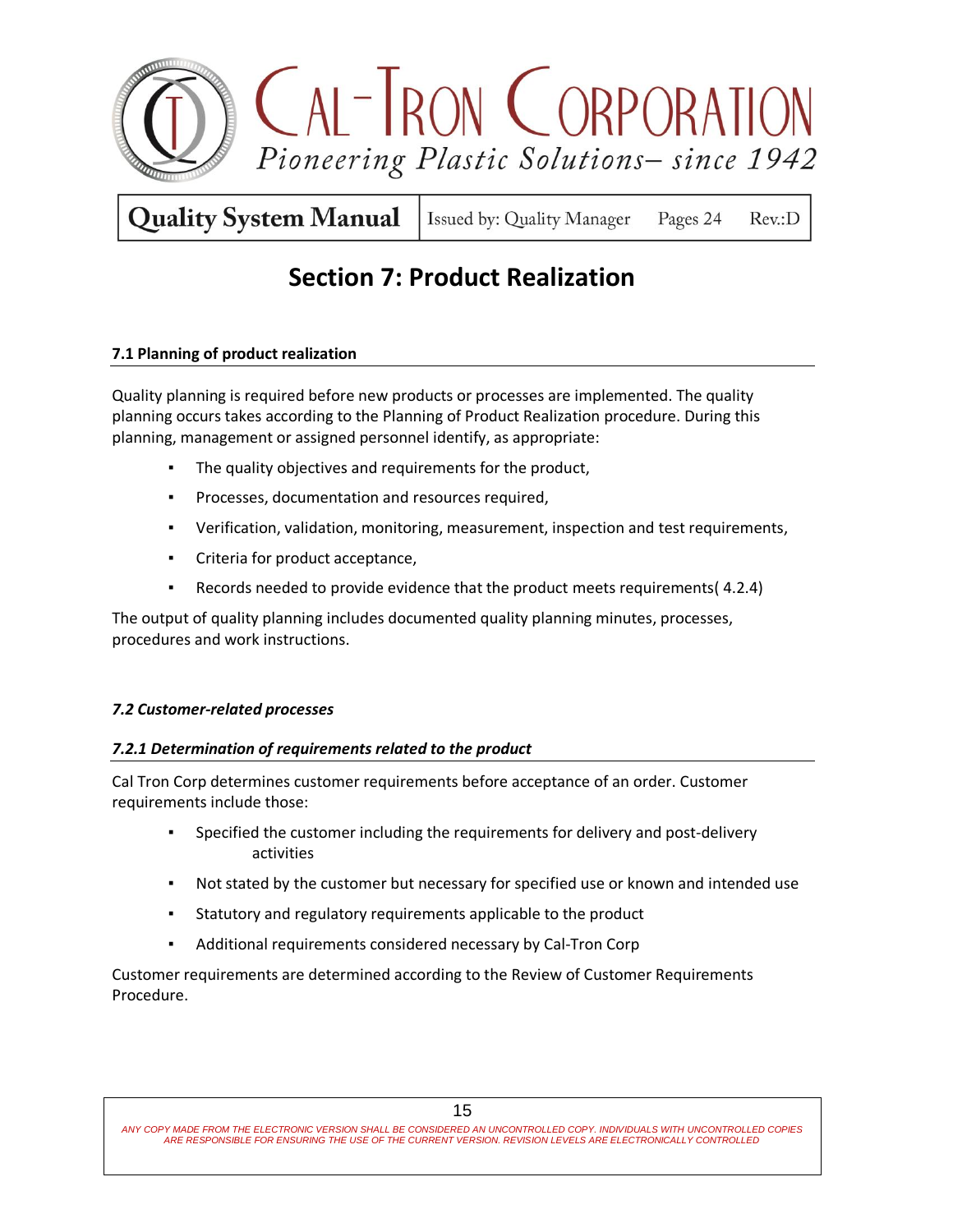

**Quality System Manual** Issued by: Quality Manager Pages 24

### $Rev: D$

### **7.2.2 Review of requirements related to the product**

Cal-Tron Corp has a process in place for the review of requirements related to the product The review is conducted prior to Cal-Tron Corp committed to supply the product. The review ensures that:

- Product requirements are documented
- Contract or order requirements differing from those previously expressed are resolved
- Cal-Tron Corp has the ability to meet the defined requirements
- **•** Records are maintained showing the results of the review and any actions arising from the review
- When product requirements are changed, Cal-Tron Corp communicates changes to relevant personnel and amends relevant documents
- Customer requirements shall be confirmed before acceptance

### **7.2.3 Customer communication**

Cal-Tron Corp has implemented an effective procedure for communicating with customers in relation to:

- Product Information
- Enquiries, contracts and order handling, including amendments
- Customer Feedback including customer complaints

Appropriate communication channels are established to address any conflicting requirements in contract or purchase orders.

### *7.3 Design and Development (Not Applicable/Excluded)*

Cal-Tron Corp currently does not provide design for its products, therefore the provisions of element 7.3 - does not apply.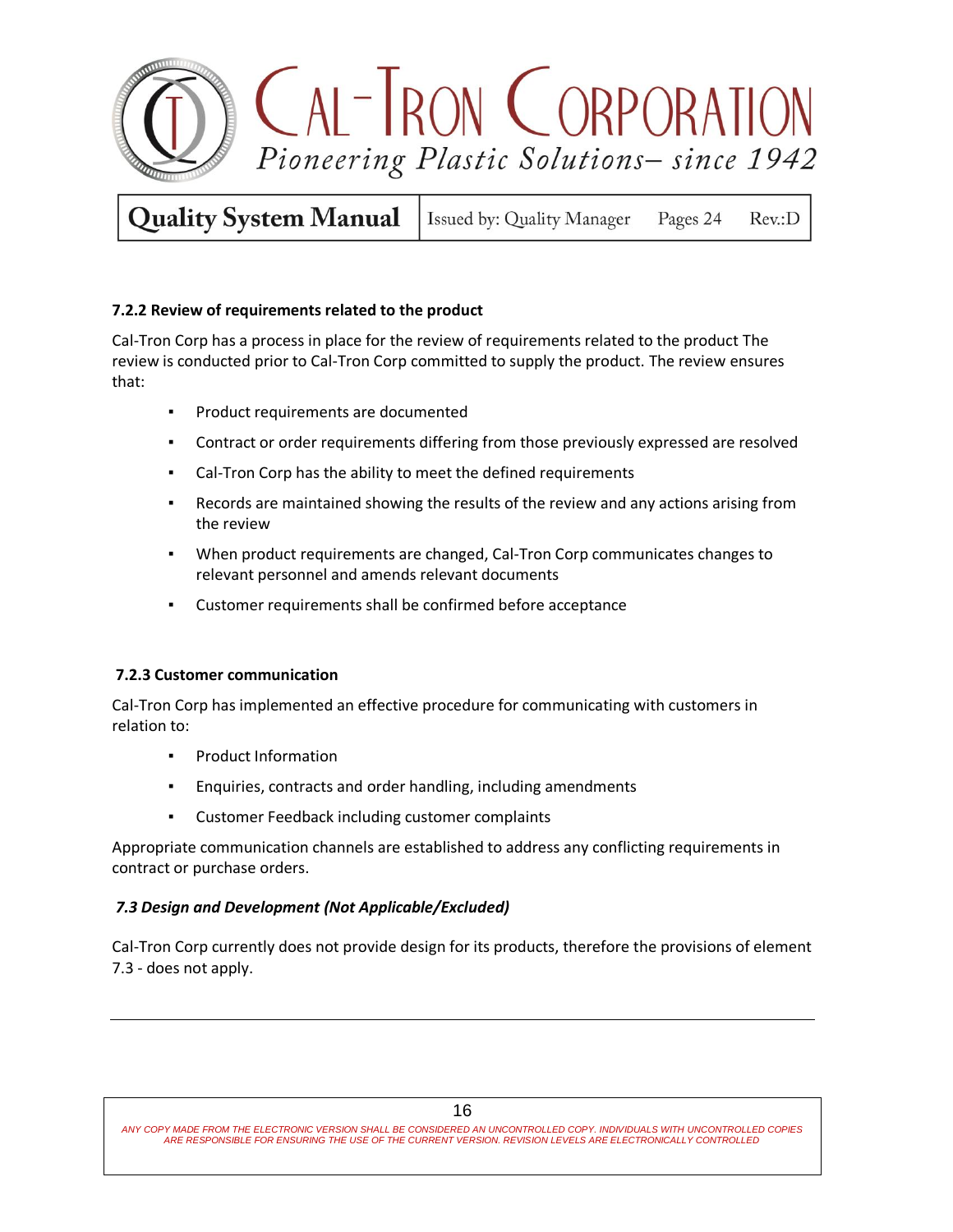

**Quality System Manual** Issued by: Quality Manager

 $Rev: D$ 

Pages 24

### *7.4 Purchasing*

### **7.4.1 Purchasing process**

A documented procedure is followed to ensure that purchased product conforms to the specified purchase requirements. The procedure outlines the extent of control required for suppliers. Suppliers are evaluated and selected based on their ability to supply product in accordance with requirements as outlined in the procedure. Criteria for selection, evaluation and re-evaluation are documented in the procedure. Records of the evaluation and any necessary actions are maintained as quality records. One such factor in supplier selection and evaluation may be viewed as objective and reliable data from external sources (i.e. OASIS, ISO, etc.). The organization is responsible for the conformity of all products purchased from suppliers, including customer-designated sources.

The list of approved suppliers is maintained and updated in the database. As a part of suppliers' evaluation,

### **7.4.2 Purchasing information**

Purchasing documents clearly describe the product ordered, including where applicable:

- Identification of the product to include quantity, cost and delivery date
- Requirements for qualifications for personnel
- **Requirements for approval of product, processes and equipment**
- **Quality management system requirements**
- Applicable regulatory requirements

The purchasing documents are reviewed to ensure the adequacy of requirements before orders are placed with the supplier.

### **7.4.3 Verification of purchased product**

The Receiving Personnel, Material Handler, QC department, and/or Purchaser verify purchased items and materials for correctness. Verification records shall be maintained.

Should Cal-Tron Corporation or any of our customers decide to perform verification at the supplier's premises, the verification arrangements and method of product release shall be stated in the purchasing information.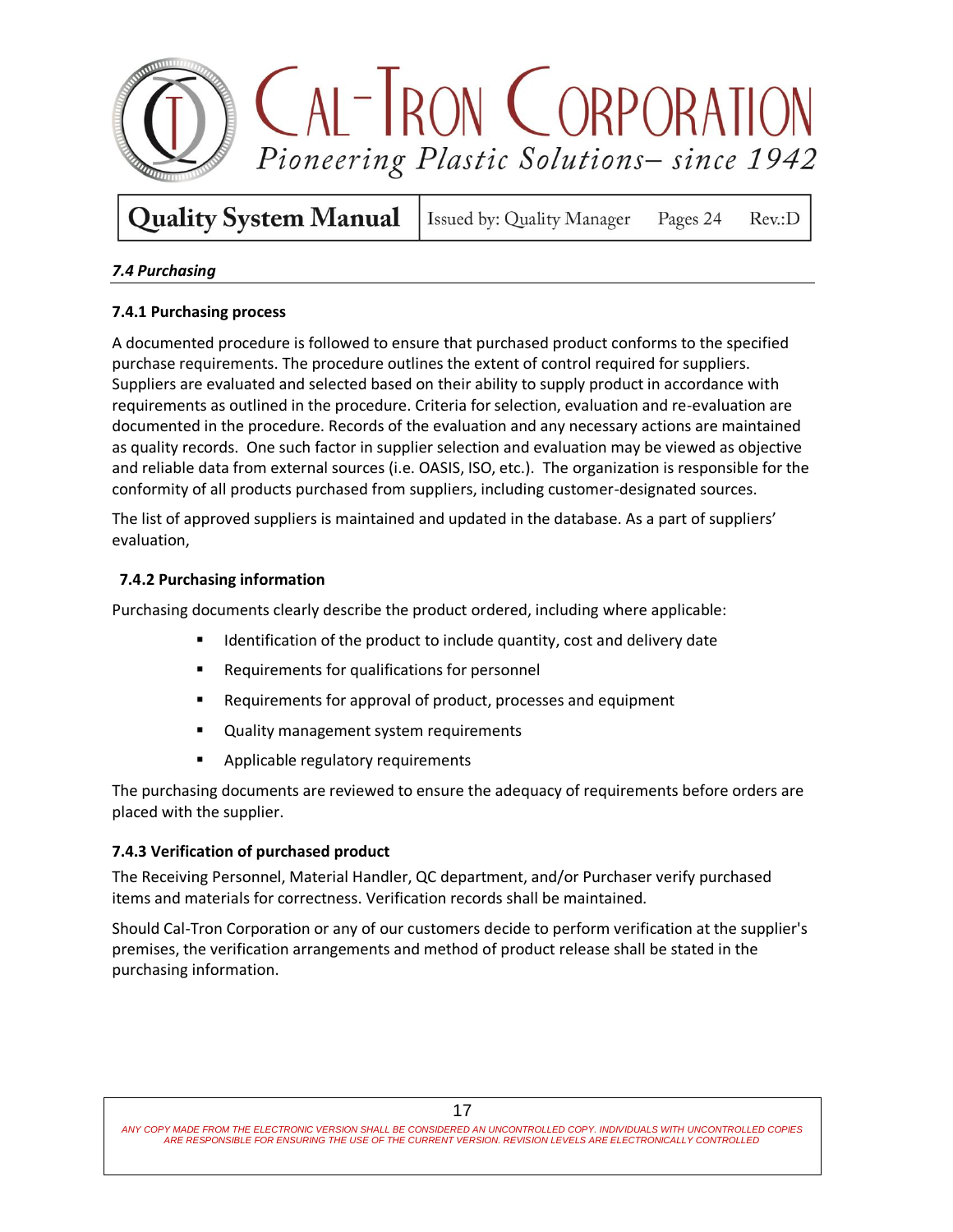

#### **Quality System Manual** Issued by: Quality Manager Pages 24  $Rev: D$

### *7.5 Production and Service Provision*

### **7.5.1 Control of production and service provision**

Cal-Tron Corp plans and carries out production and service provision under controlled conditions according to a documented procedure.

Controlled conditions include, as applicable:

- The availability of information that describes the characteristics of the product
- Availability of documented procedures and work instructions,.
- Use of suitable production equipment
- The availability and use of monitoring and measuring equipment
- The implementation of monitoring and measurement processes
- The implementation of product release, delivery and post-delivery activities

### **7.5.2 Validation of processes for production and service provision**

\_\_\_\_\_\_\_\_\_\_\_\_\_\_\_\_\_\_\_\_\_\_\_\_\_\_\_\_\_\_\_\_\_\_\_\_\_\_\_\_\_\_\_\_\_\_\_\_\_\_\_\_\_\_\_\_\_\_\_\_\_\_\_\_\_\_\_\_\_\_\_\_CCal-Tron

Corp validates any processes for production and service provision where the resulting output cannot be verified by subsequent monitoring or measurement and as a consequence, deficiencies become apparent only after the product is in use or the service has been delivered. Validation demonstrates the ability of these processes to achieve planned results.

Cal-Tron Corp has documented the process for validation including:

- Defining criteria for review and approval of the processes,
- Approval of equipment and qualification of personnel
- Use of specific methods and procedures,
- Requirements for records
- Revalidation

### **7.5.3 Identification and traceability**

Cal-Tron Corp identifies the product throughout product realization according to procedure. QP 7.0 Product realization.

Cal-Tron Corp maintains the identification of the configuration of the product in order to identify any differences between the actual configuration and the agreed configuration.

ANY COPY MADE FROM THE ELECTRONIC VERSION SHALL BE CONSIDERED AN UNCONTROLLED COPY. INDIVIDUALS WITH UNCONTROLLED COPIES<br>ARE RESPONSIBLE FOR ENSURING THE USE OF THE CURRENT VERSION. REVISION LEVELS ARE ELECTRONICALLY CONTR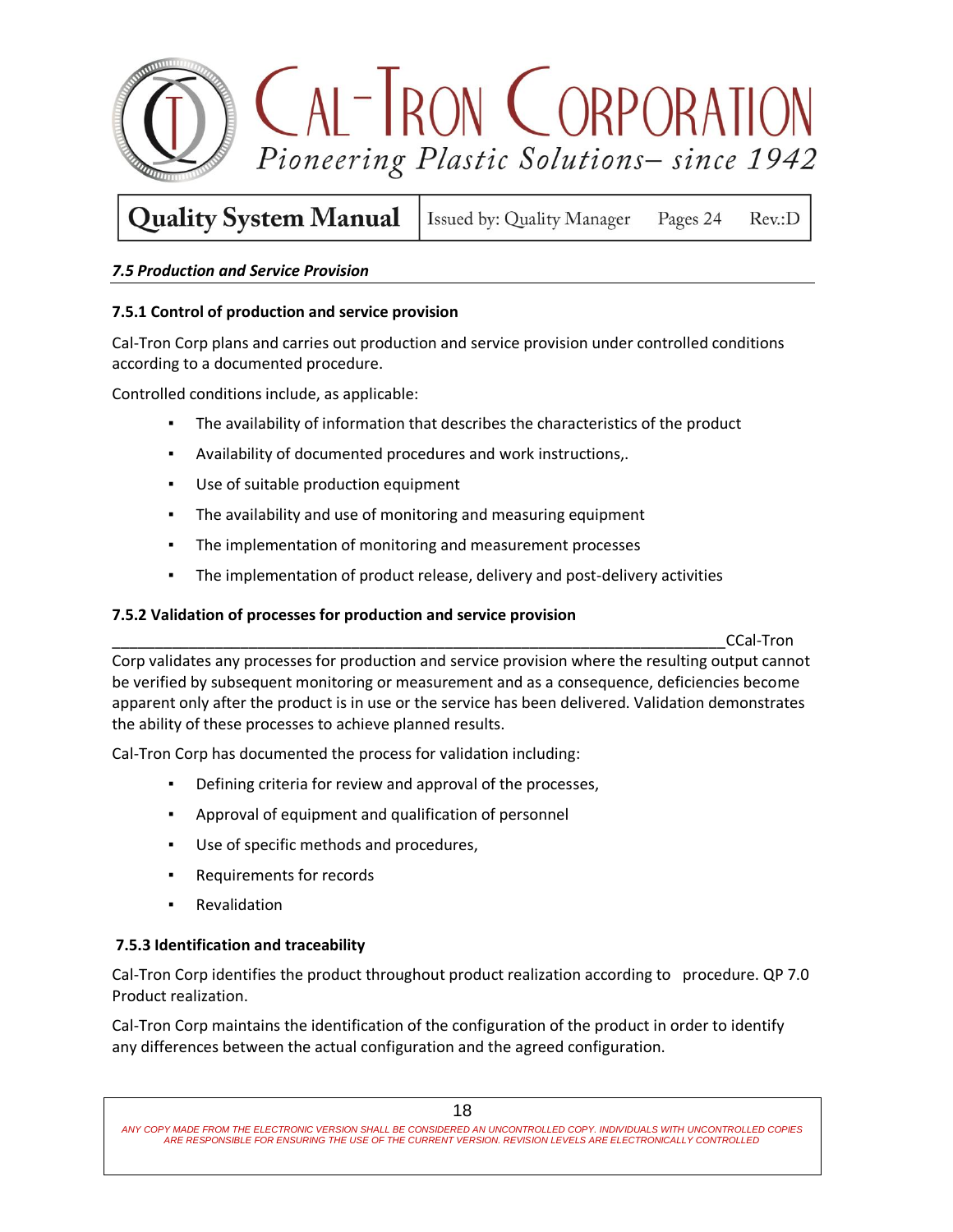

Issued by: Quality Manager Pages 24  $Rev: D$ 

Product is identified with respect to monitoring and measurement requirements throughout product realization.

When acceptance authority media such as stamps, electronic signatures or passwords are used, Cal-Tron Corp establishes appropriate controls for the media. See quality procedure Stamp Control.

Cal-Tron Corp controls the unique identification of the product where ever traceability is a specified requirement and maintains records. Where appropriate, documented procedures describe methods used to establish and maintain the identity of product by suitable means, from receipt through delivery.

Where traceability is a specified customer requirement, Cal-Tron Corp maintains traceability records for all product produced for the contract as per a documented procedure, according to the level of traceability required by contract, regulatory/statutory, or other established requirements, the system provides for:

### **7.5.4 Customer property**

Cal-Tron Corp exercises care with customer property while it is under the organization's control or being used. A process outlines the Identification, verification, protection and safeguarding of customer property provided for use. If any customer property is lost, damaged or otherwise found to be unsuitable for use, it is reported to the customer and records are maintained.

### **7.5.5 Preservation of product**

Cal-Tron Corp has documented procedures for preserving the conformity of product during internal processing shipping to the intended destination in order to maintain conformity to requirements. This preservation includes identification, handling, packaging, storage protection and delivery. Preservation also applies to the constituent parts of a product

### *7.6 Control of monitoring and measuring equipment*

Cal-Tron Corp has determined the monitoring and measurement to be undertaken and the monitoring and measuring equipment needed to provide evidence of conformity of product to determined requirements. A documented procedure outlines the processes used to ensure that monitoring and measurement can be carried out in a manner that is consistent with the monitoring and measurement requirements.

Where necessary to ensure valid results, measuring equipment is: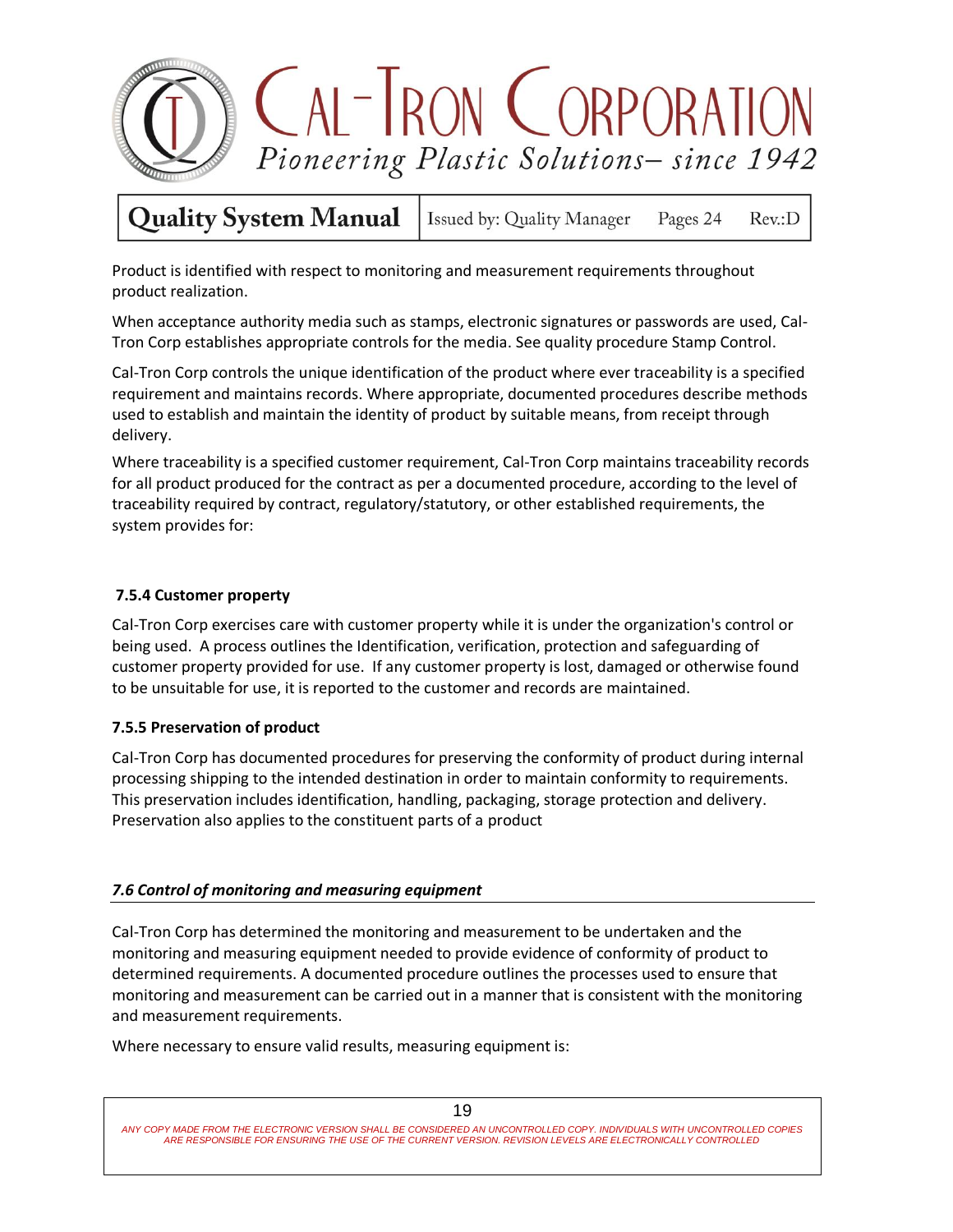

**Quality System Manual** Issued by: Quality Manager Pages 24 Rev.:D

- Calibrated and/or verified at specified intervals, or prior to use, against measurement standards traceable to international or national measurement standards.
- Adjusted or re-adjusted as necessary
- Identified to enable the calibration status to be determined
- Safeguarded from adjustments that would invalidate the measurement result
- Protected from damage and deterioration during handling, maintenance and storage

Cal-Tron Corp maintains register monitoring and measuring equipment. The Quality Control Department takes appropriate action on the equipment and any product affected. Records of the results of calibration and verification are maintained.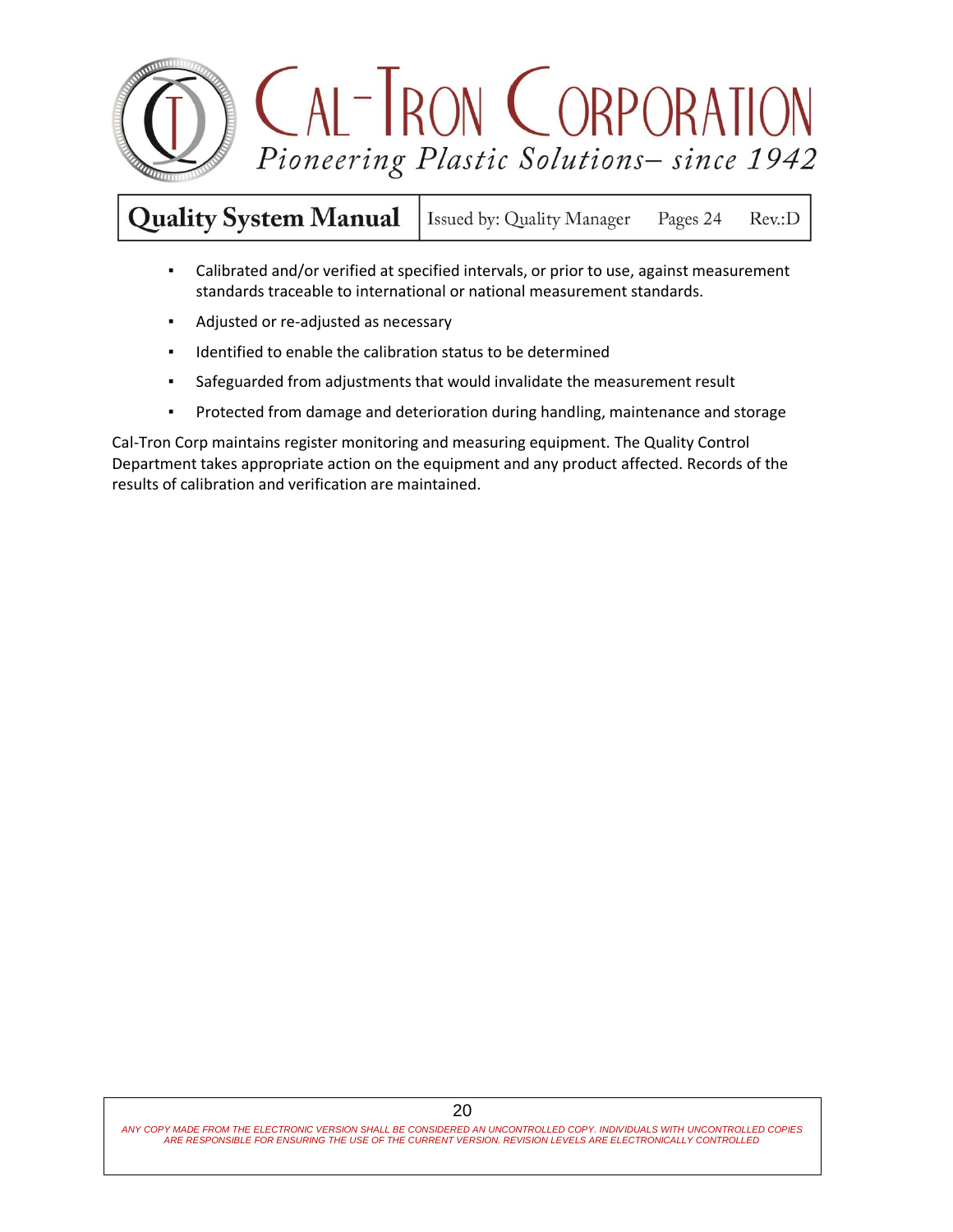

Issued by: Quality Manager Pages 24  $Rev: D$ 

## **Section 8: Measurement, Analysis and Improvement**

### **8.1 General**

Cal-Tron Corp plans and implements the monitoring, measurement, analysis and improvement processes as needed

- To demonstrate conformity to product requirements,
- To ensure conformity of the (QMS), and
- To continually improve the effectiveness of the (QMS).

### *8.2 Monitoring and Measurement*

### *8.2.1 Customer Satisfaction*

As one of the measurements of the performance of the QMS, Cal-Tron Corp monitors information relating to customer perception as to whether the organization has fulfilled customer requirements. Different forms of feedback are monitored and used for the evaluation of Customer satisfaction, which include:

- Product conformity
- On-time delivery performance
- Customer Scorecards
- Customer emails or other forms of communication
- Corrective Action Requests
- Customer Satisfaction Surveys

When deficiencies are identified by these evaluations, Corrective Actions/Preventive Actions for improvement are developed, implemented, and the results tracked.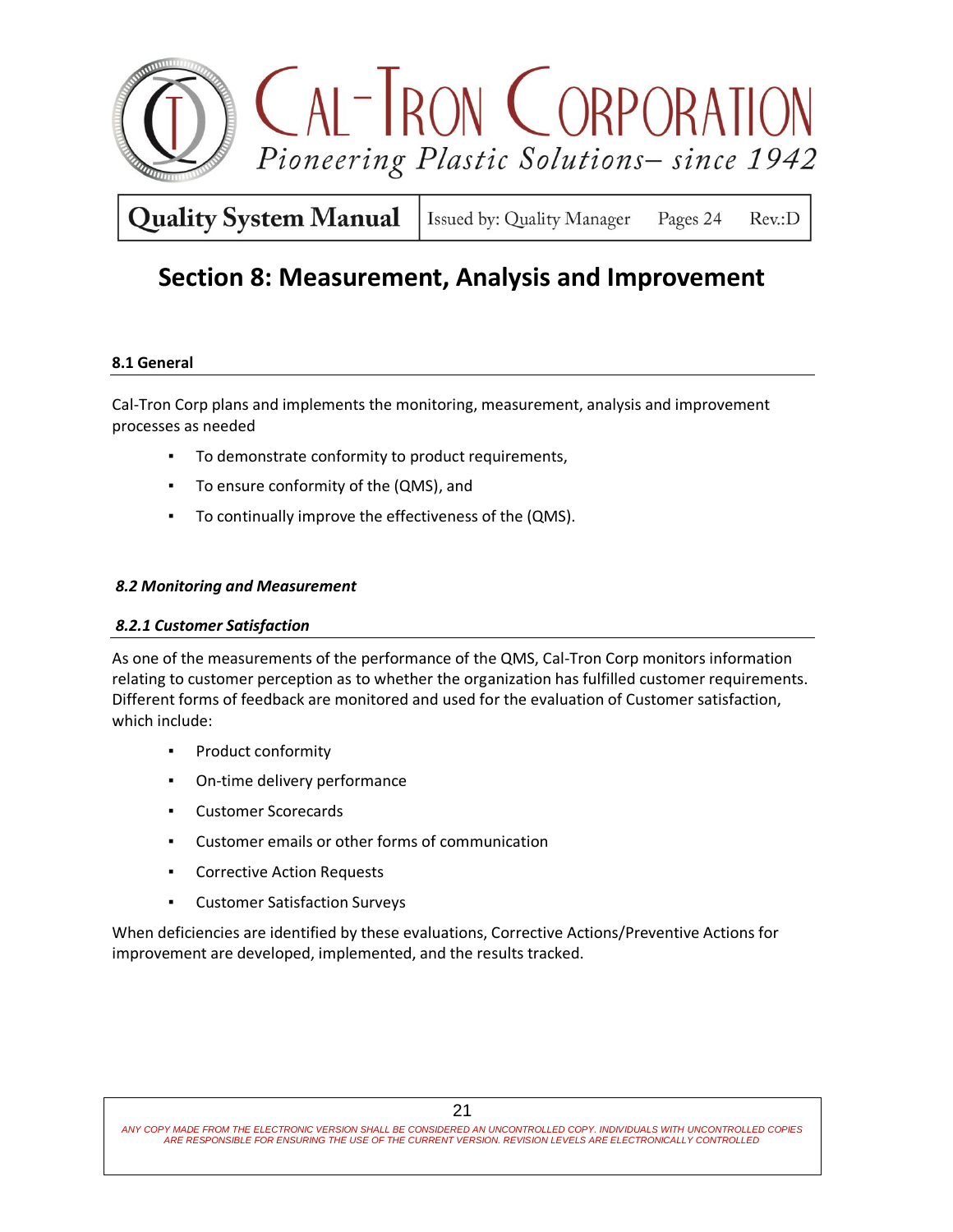

Issued by: Quality Manager Pages 24  $Rev: D$ 

### **8.2.2 Internal Audit**

Cal-Tron Corp conducts internal audits at planned intervals to determine whether the QMS Conforms to the planned arrangements (see 7.1) which includes Customer contractual requirements, to the requirements of this International Standard, and to the Quality Management System (QMS) requirements established by the organization. is effectively implemented and maintained.

An internal audit procedure has been designed and implemented, and identifies an audit schedule based on the importance of the areas to be audited, as well as the results of previous audits. The audit criteria, scope, frequency, methods, responsibilities and requirements for planning and conducting audits, and for reporting and maintaining results, are defined and documented in the Internal Audit procedure.

The management responsible for the area being audited is responsible for ensuring that any necessary corrections and corrective actions are taken without undue delay to eliminate detected nonconformities and their causes. Follow-up activities include the verification of the actions taken and the reporting of verification results.

The correction and corrective action procedure ensures that responsible management takes timely action on deficiencies found during audits and that follow-up activities.Internal audit records will be maintained.(4.2.4)

### **8.2.3 Monitoring and measurement of processes**

Cal-Tron Corp applies suitable methods for monitoring and, where applicable, measurement of the QMS processes. These methods demonstrate the ability of the processes to achieve planned results. When planned results are not achieved, correction and corrective action is taken, as appropriate. In the event of process nonconformity, the organization:

- Takes appropriate action to correct the nonconforming process,
- Evaluates whether the process nonconformity has resulted in product nonconformity, and
- Determines if the process nonconformity is limited to a specific case or whether it could have affected other processes or products
- Identifies and controls any nonconforming product in accordance with clause 8.3.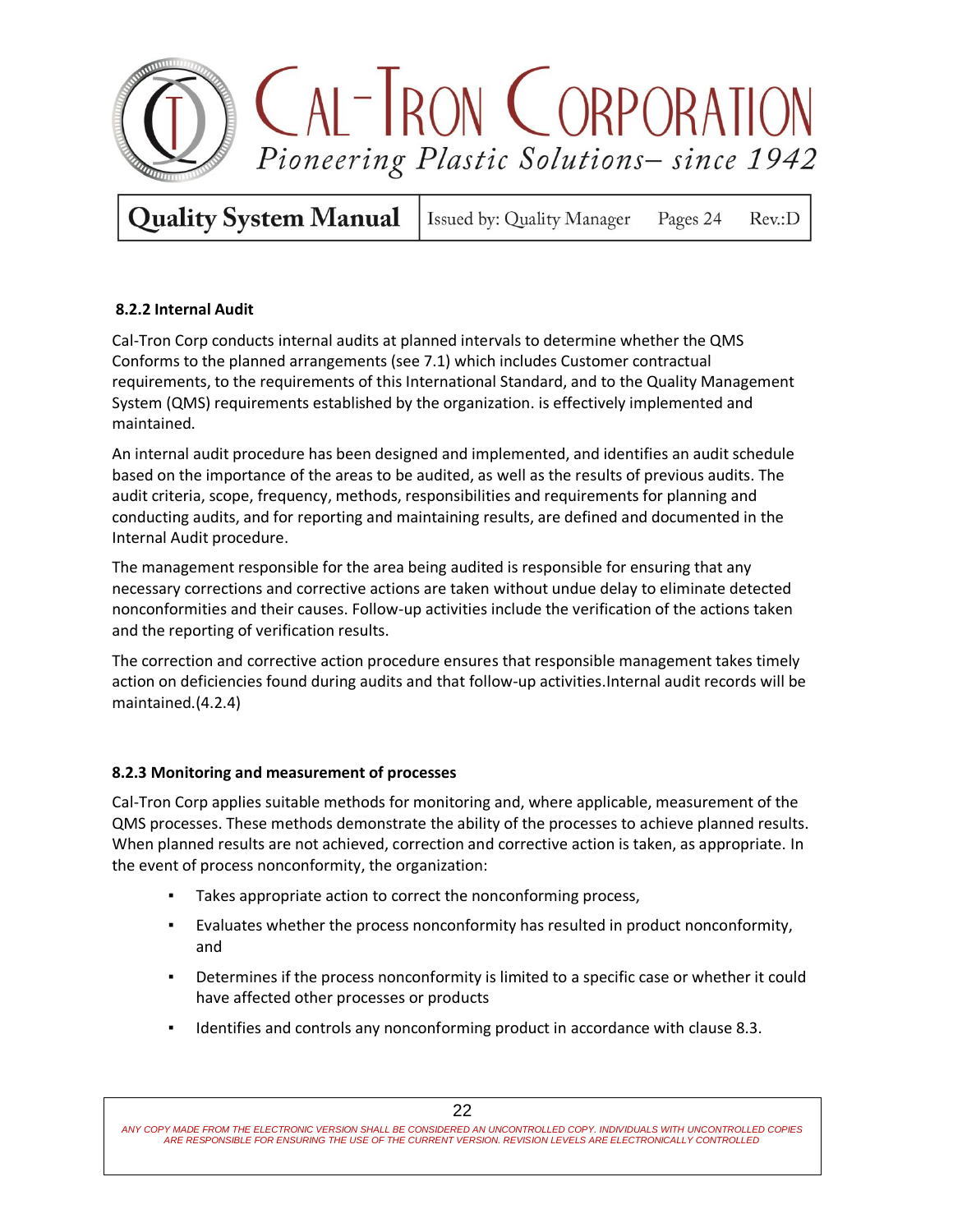

Issued by: Quality Manager Pages 24 Rev.:D

### **8.2.4 Monitoring and measurement of Product**

Cal-Tron Corp applies suitable methods for monitoring and measuring the characteristics of the product to verify that products meet customer requirements. These stages are planned in our job traveler; corrective actions are taken, as appropriate in the event of process nonconformity.

The release of product and delivery of service to our customers are not released until the planned stages and reviews are completed.

### *8.3 Control of Nonconforming Product*

Cal-Tron Corp ensures that product which does not conform to product requirements is identified and controlled to prevent its unintended use or delivery. The controls and related responsibilities and authorities for dealing with nonconforming product are defined in the Control of Nonconforming Product procedure.

### *8.4 Analysis of Data*

Cal-Tron Corp determines, collects and analyses appropriate data to demonstrate the suitability and effectiveness of the QMS and to evaluate where continual improvement of the QMS can be made. The process for determining, collecting and analyzing this data is defined in the Management Responsibility procedure and Management Review . Appropriate data includes data generated as a result of monitoring and measurement and from other relevant sources.

The analysis of data provides information relating to:

- Customer satisfaction
- Conformance to product requirements
- Characteristics and trends of processes and products including opportunities for preventive action
- Suppliers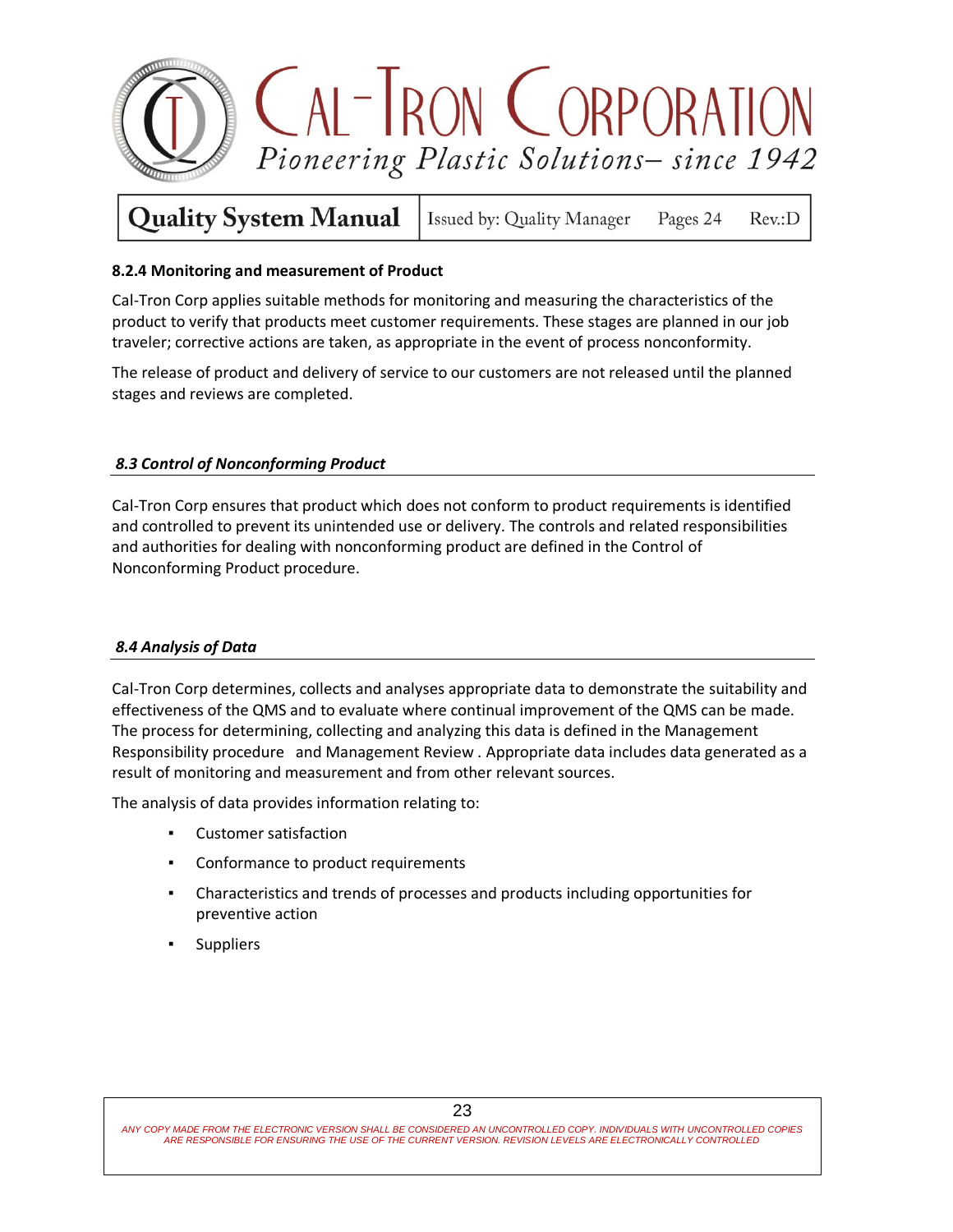

**Quality System Manual** Issued by: Quality Manager Pages 24  $Rev: D$ 

### *8.5 Improvement*

### **8.5.1 Continual improvement**

Cal-Tron Corp continually improves the effectiveness of the QMS through the use of the quality policy, quality objectives, audit results, analysis of data, corrective and preventive actions and management reviews.

### **8.5.2 Corrective action**

Cal-Tron Corp takes action to eliminate the causes of nonconformities in order to prevent recurrence. Corrective actions are appropriate to the effects of the nonconformities encountered.

A documented procedure defines requirements for

- Reviewing nonconformities (including customer complaints),
- Determining the causes of nonconformities,
- Evaluating the need for action to ensure that nonconformities do not recur,
- Determining and implementing action needed,
- Records of the results of action taken
- Reviewing the effectiveness of corrective action taken.

### **8.5.3 Preventive action**

Cal-Tron Corp determines action to eliminate the causes of potential nonconformities in order to prevent their occurrence. Preventive actions are appropriate to the effects of the potential problems.

A documented procedure defines requirements for:

- Determining potential nonconformities and their causes
- Evaluating the need for action to prevent occurrence of nonconformities
- Determining and implementing action needed
- Determine and implement action needed
- Records of results of action taken
- Reviewing the effectiveness of preventive action take